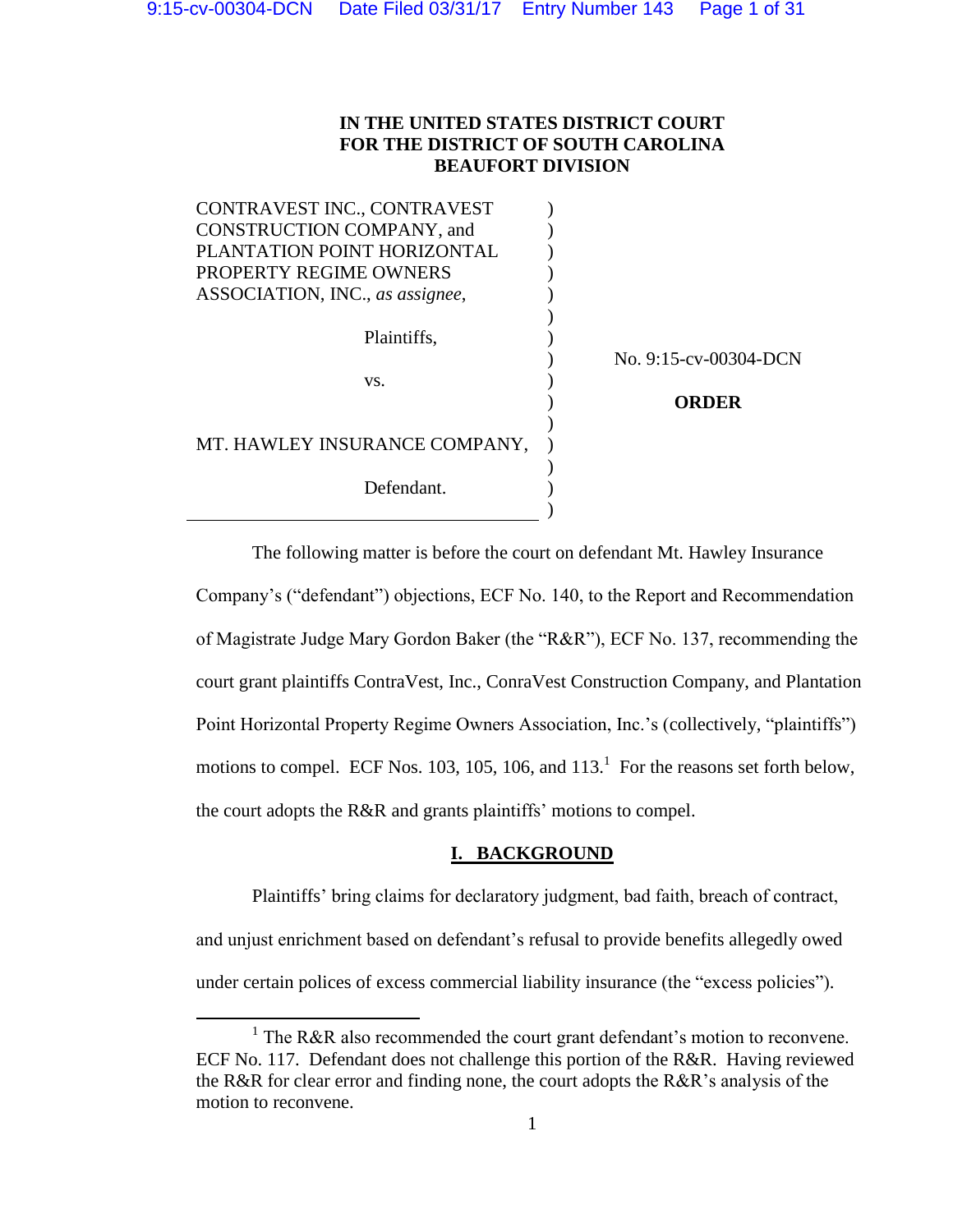Compl. ¶¶ 5, 24–48. Plaintiff ContraVest Construction Company ("Contravest") constructed a development known as Plantation Point in Beaufort County, South Carolina. Id. ¶ 1. Defendant provided Contravest with excess commercial liability insurance from July 21, 2003 until July 21, 2007. Id. ¶ 5. In September 2011, plaintiff Plantation Point Horizontal Property Regime Owners Association, Inc. (the "Owners Association") filed suit against Contravest alleging that the Plantation Point property was defectively constructed (the "underlying action"). Id. ¶¶ 10, 11. After repeated demands from Contravest, defendant refused to defend, indemnify, or otherwise participate in the underlying action. Id. ¶ 15. Contravest ultimately settled the underlying action and assigned the Owners Association all rights and claims it had against defendant for improperly refusing to participate in that action. Id. ¶ 18. On December 22, 2014, plaintiffs filed the instant action in the Court of Common Pleas for Beaufort County. ECF No. 1. The action was removed to this court on January 22, 2015. Id.

On May 19, 2015, plaintiffs served their first set of requests for production, seeking the file on Contravest's claim for excess coverage in connection with the underlying action (the "Plaintation Point claim"). ECF No. 117 at 1. Defendant produced the Planation Point claim file with a corresponding privilege log on July 6, 2015, and later supplemented its production with the file's electronic claim notes and a supplemental privilege log on January 13, 2016. Id. On February 29, 2016, plaintiffs served their second set of requests for production, this time seeking defendant's files on all of Contravest's claims under the excess policies.  $\underline{Id}$  at 1–2. These files contain information regarding excess coverage claims involving other Contravest construction projects that required defendant to evaluate its exposure as Contravest's excess insurer.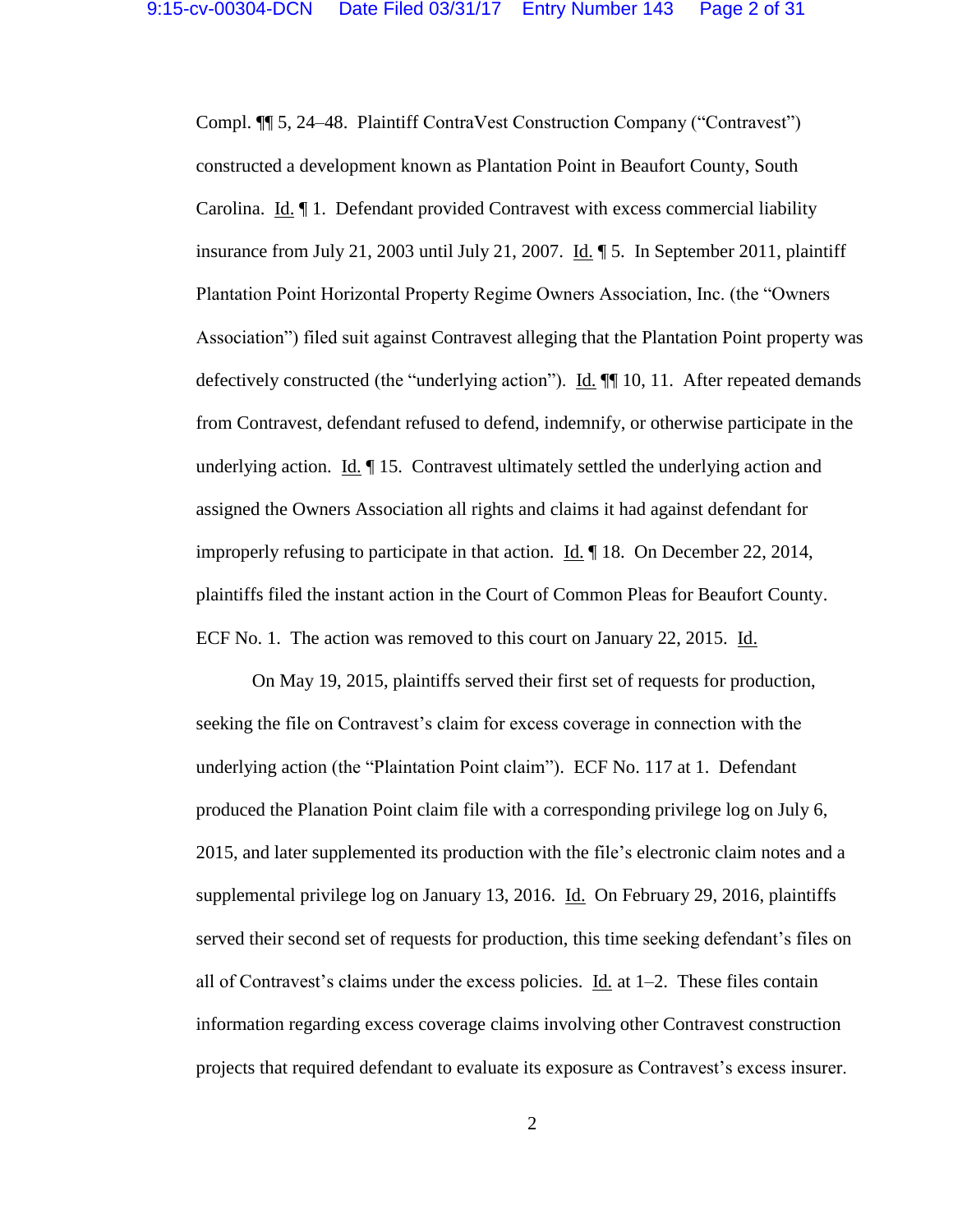Defendant produced these files on a rolling basis, providing responsive material and corresponding privilege logs on May 26, 2016, June 7, 2016, June 14, 2016, and July 7, 2016. Id at 2–4.

Plaintiffs filed four separate motions in connection with this discovery. On June 24, 2016, plaintiffs filed a motion to compel material withheld in the May 26, 2016 document production. ECF No. 103. On June 29, 2016, plaintiffs filed a motion to compel materials withheld from the January 13, 2016, June 7, 2016, and June 14, 2016 document productions. ECF No. 105. On July 1, 2016, plaintiffs filed another motion to compel defendants to comply with their February 29, 2016 requests for production. ECF No. 106. Defendant filed a consolidated response to these motions on July 18, 2016. ECF No. 110. Plaintiffs filed yet another motion to compel, seeking additional documents related to the July 7, 2016 production. ECF No. 113. Defendant filed a response to the July 7, 2016 motion to compel on August 15, 2016. ECF No. 117. Plaintiffs filed a reply on August 25, 2016. ECF No. 120. The magistrate judge held a hearing on September 19, 2016, and issued the R&R on December 12, 2016. ECF No. 137. Defendant filed objections to the R&R on January 9, 2017, ECF No. 140, and plaintiffs filed a reply on January 20, 2017. ECF No. 141. The matter is now ripe for the court's review.

#### **II. STANDARD**

#### **A. Federal Rule of Civil Procedure 26**

The Federal Rules of Civil Procedure provide that a party "may obtain discovery regarding any nonprivileged matter that is relevant to any party's claim or defense and proportional to the needs of the case." Fed. R. Civ. P. 26(b)(1). "Information within this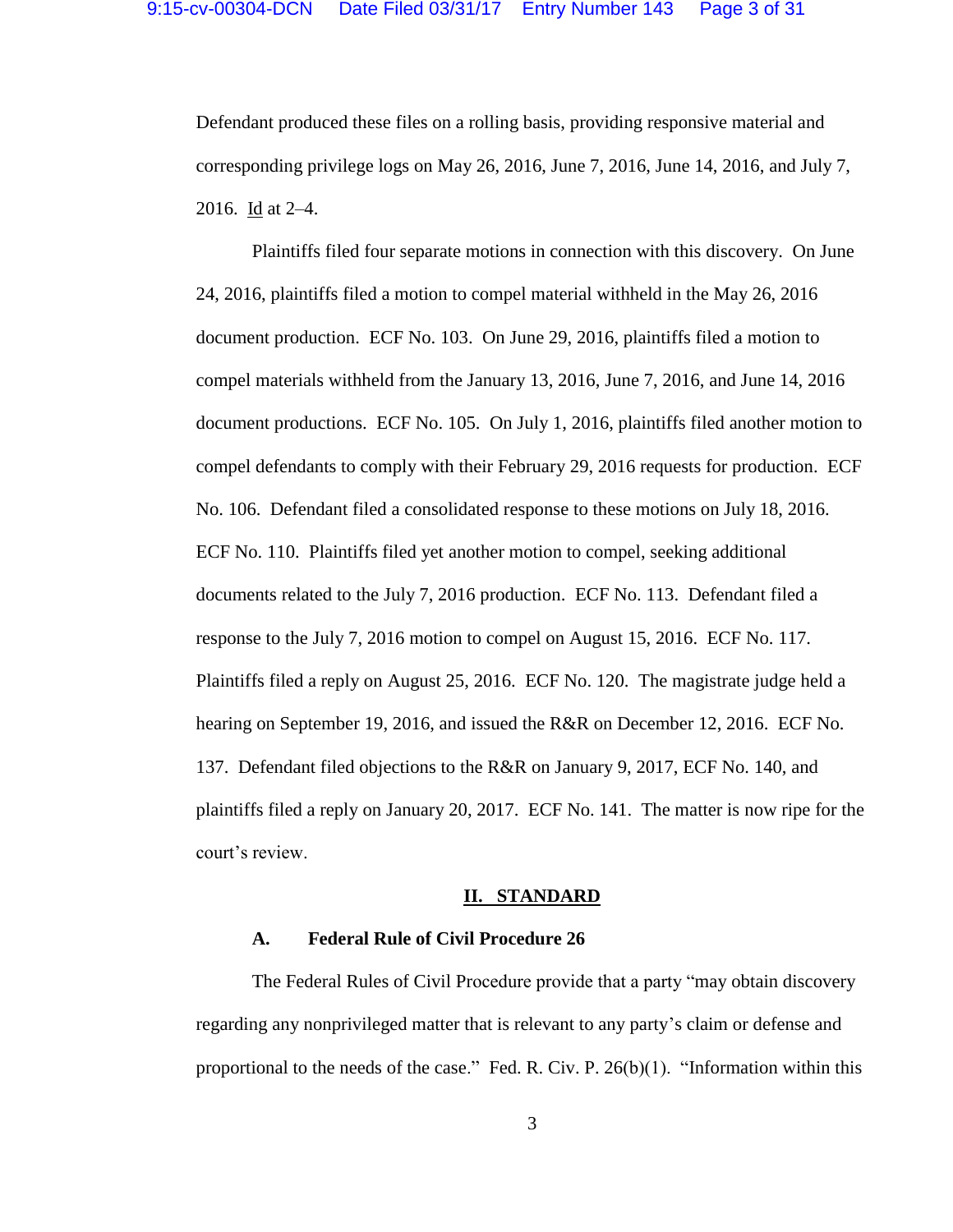scope of discovery need not be admissible in evidence to be discoverable." Id. "The court may, for good cause, issue an order to protect a party or person from annoyance, embarrassment, oppression, or undue burden or expense." Fed. R. Civ. P. 26(c)(1). "The scope and conduct of discovery are within the sound discretion of the district court." Columbus-Am. Discovery Grp. v. Atl. Mut. Ins. Co., 56 F.3d 556, 568 n.16 (4th Cir. 1995) (citing Erdmann v. Preferred Research, Inc. of Ga., 852 F.2d 788, 792 (4th Cir. 1988)).

#### **B. Federal Rule of Civil Procedure 72**

Pursuant to Federal Rule of Civil Procedure 72(a), when a party objects to the decision of magistrate judge on a nondispositive matter, the court must determine whether the magistrate judge's decision was "clearly erroneous or  $\iota$  contrary to law." "A court's 'finding is clearly erroneous when . . . the reviewing court. after reviewing all of the evidence] . . . is left with the definite and firm conviction that a mistake has been committed." Wilson v. Jacobs, No. 0:14-cv-4006, 2016 WL 690869, at \*1 (D.S.C. Feb. 22, 2016) (alteration added) (quoting United States v. U.S. Gypsum Co., 333 U.S. 364, 395 (1948)). "[T]he phrase 'contrary to law' indicates plenary review as to matters of law." Haines v. Liggett Group Inc., 975 F.2d 81, 91 (3d Cir. 1992).

#### **III. DISCUSSION**

The R&R organized its analysis according to three broad issues: (1) whether communications in the defendant's claim files are protected by the attorney-client privilege or work-product doctrine, (2) the discoverability of information regarding defendant's reinsurance and reserves, and (3) whether plaintiffs waived any objection to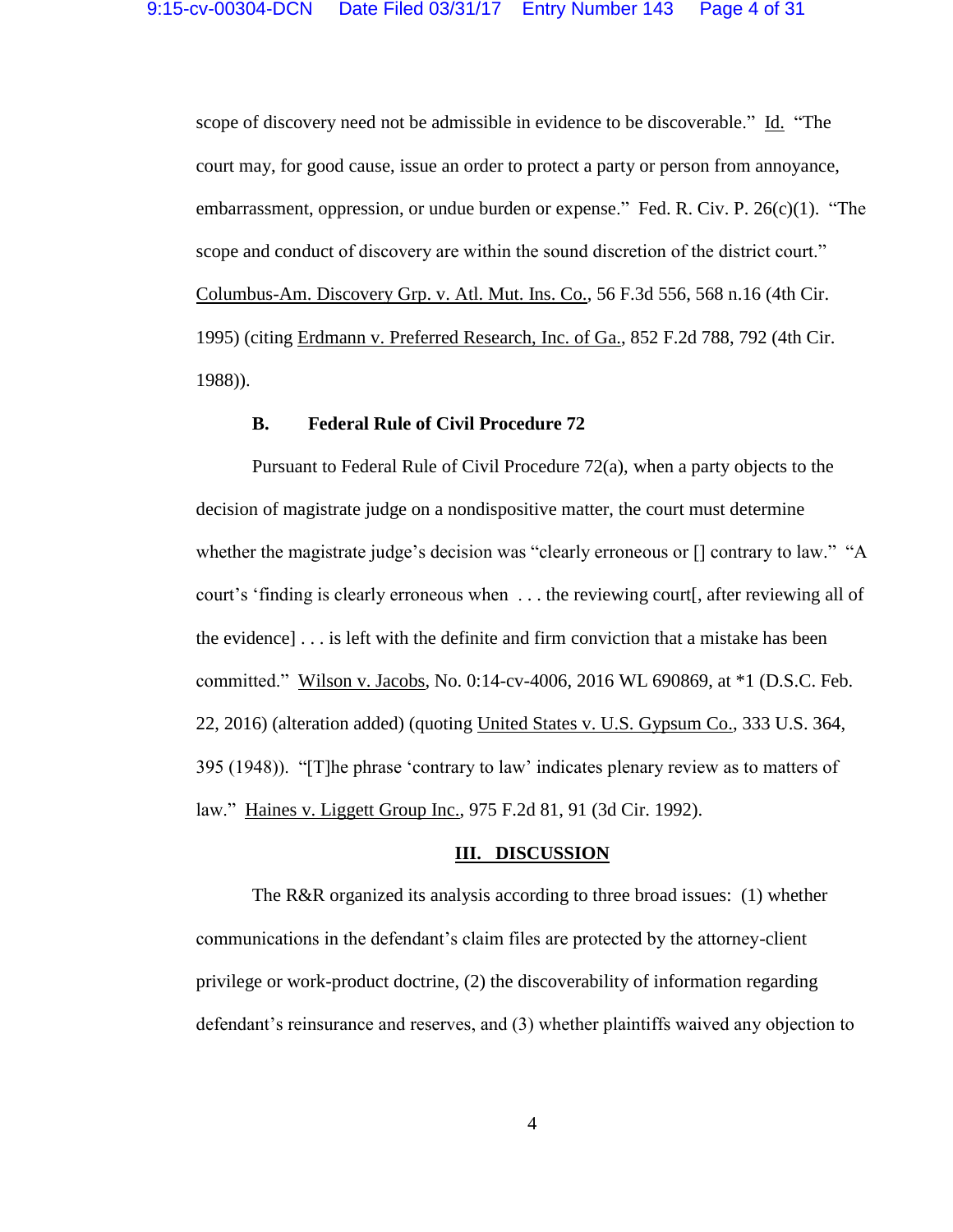the privilege logs produced in connection with the July 6, 2015 document production.<sup>2</sup> Defendant similarly organizes its objections by issue, arguing that: (1) the R&R's attorney-client privilege analysis erred by relying on City of Myrtle Beach v. United Nat. Ins. Co., No. 4:08-cv-1183, 2010 WL 3420044, at \*5 (D.S.C. Aug. 27, 2010), ECF No. 140 at 6–11; (2) even if it were proper to apply City of Myrtle Beach, the R&R erred in finding that plaintiffs made a prima facie showing of bad faith, id. at  $11-20$ ; (3) the R&R erred in finding that reinsurance information is relevant, id. at 20–21; (4) the R&R erred in finding that reserve information is relevant and not subject to the work-product doctrine, id. at  $21-24$ ; (5) the R&R erred in finding that other information in the claim files was not protected by the work-product doctrine, id. at 24–25; and (6) the R&R erred in finding that the plaintiffs did not waive their objections to the July 6, 2015 privilege log, id. at 25–27. The court addresses each objection in turn.

#### **A. At-Issue Waiver in the Bad Faith Context**

 $\overline{a}$ 

Defendant has claimed that numerous communications in its claim files are protected by the attorney-client privilege. Defendant challenges the magistrate judge's evaluation of its privilege claim, arguing that the magistrate judge erred by applying City of Myrtle Beach, 2010 WL 3420044, at \*5. Id. at 6–11.

Under South Carolina law, "[t]he attorney-client privilege protects against disclosure of confidential communications by a client to his attorney." State v. Owens,

 $2$  At one point the R&R mistakenly references the July 13, 2016 document production. While defendant spends about a paragraph arguing that the R&R's analysis erred by "misapprehending" the defendant's argument on this issue, it is clear that the magistrate judge understood the issue and the reference to the July 13, 2016 document production was simply a scrivener's error. R&R at 20–21 (discussing the timeliness of plaintiffs' objections to the July 6, 2015 privilege log).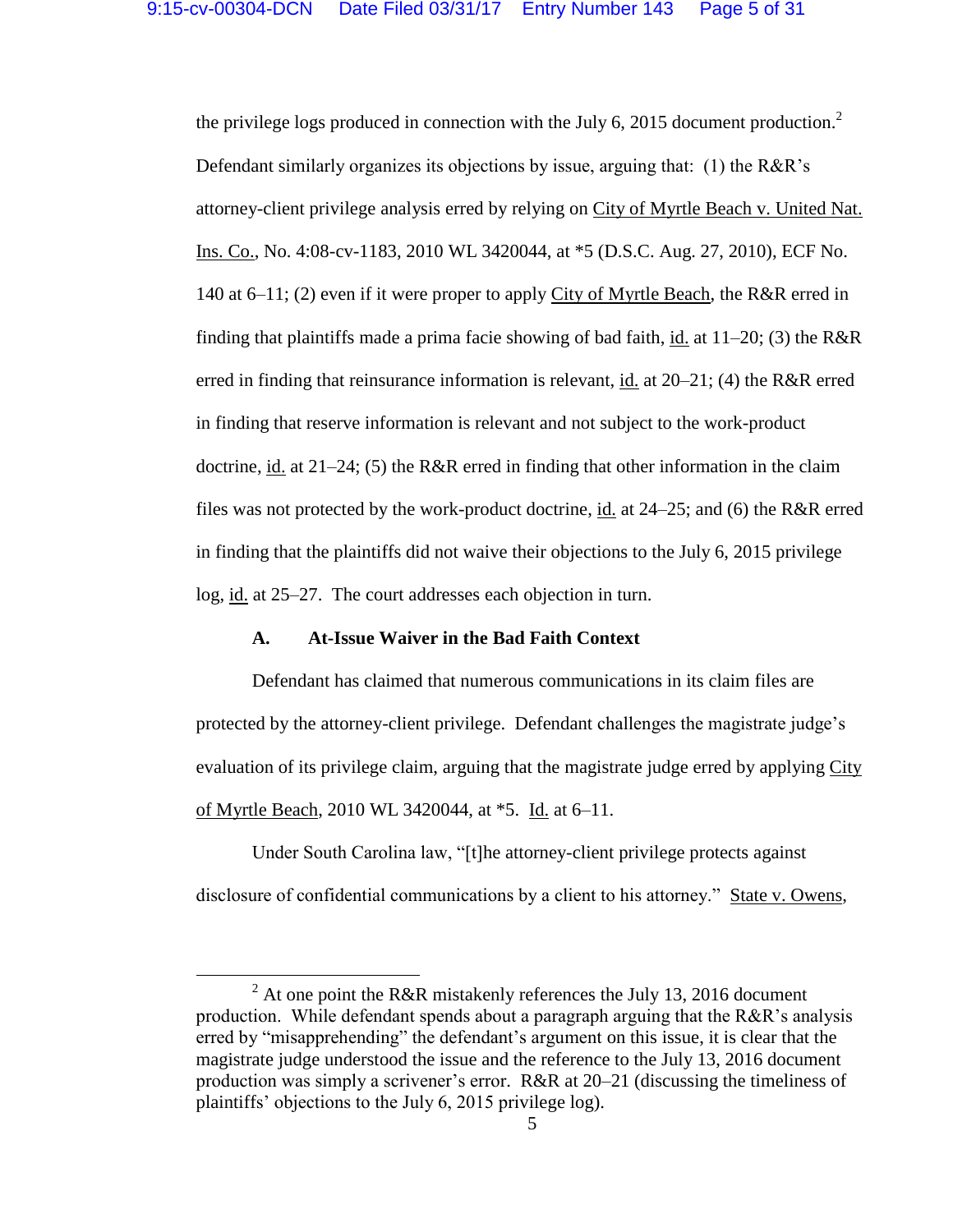424 S.E.2d 473, 476 (S.C. 1992). The privilege consists of the following essential elements:

(1) Where legal advice of any kind is sought (2) from a professional legal adviser in his capacity as such, (3) the communications relating to that purpose (4) made in confidence (5) by the client, (6) are at his instance permanently protected (7) from disclosure by himself or by the legal adviser, (8) except the protection be waived.

Tobaccoville USA, Inc. v. McMaster, 692 S.E.2d 526, 529–30 (S.C. 2010) (quoting State

v. Doster, 284 S.E.2d 218, 219–20 (S.C. 1981)). South Carolina also recognizes that an

insured is entitled to recover damages caused by an insurer's breach of the covenant of

good faith and fair dealing when the insured shows:

(1) the existence of a mutually binding contract of insurance between the plaintiff and the defendant; (2) a refusal by the insurer to pay benefits due under the contract; (3) resulting from the insurer's bad faith or unreasonable action in breach of the implied covenant of good faith and fair dealing arising under the contract; (4) causing damage to the insured.

Founders Ins. Co. v. Richard Ruth's Bar & Grill LLC, No. 2:13-cv-03035-DCN, 2016

WL 3219538, at \*5 (D.S.C. June 8, 2016).

When an attorney was involved in the insurer's decision to deny coverage, much of the information relevant to a plaintiff's bad faith claim may fall under the scope of the privilege. The fact that the attorney-client privilege covers relevant information is, in and of itself, no reason to abrogate the privilege. The entire purpose of the privilege is to preclude discovery of otherwise relevant information in an effort to promote "a relationship between the attorney and the client whereby utmost confidence in the continuing secrecy of all confidential disclosures made by the client within the relationship is maintained." Doster, 284 S.E.2d at 219. However, not every communication that falls within the ordinary scope of the privilege is entitled to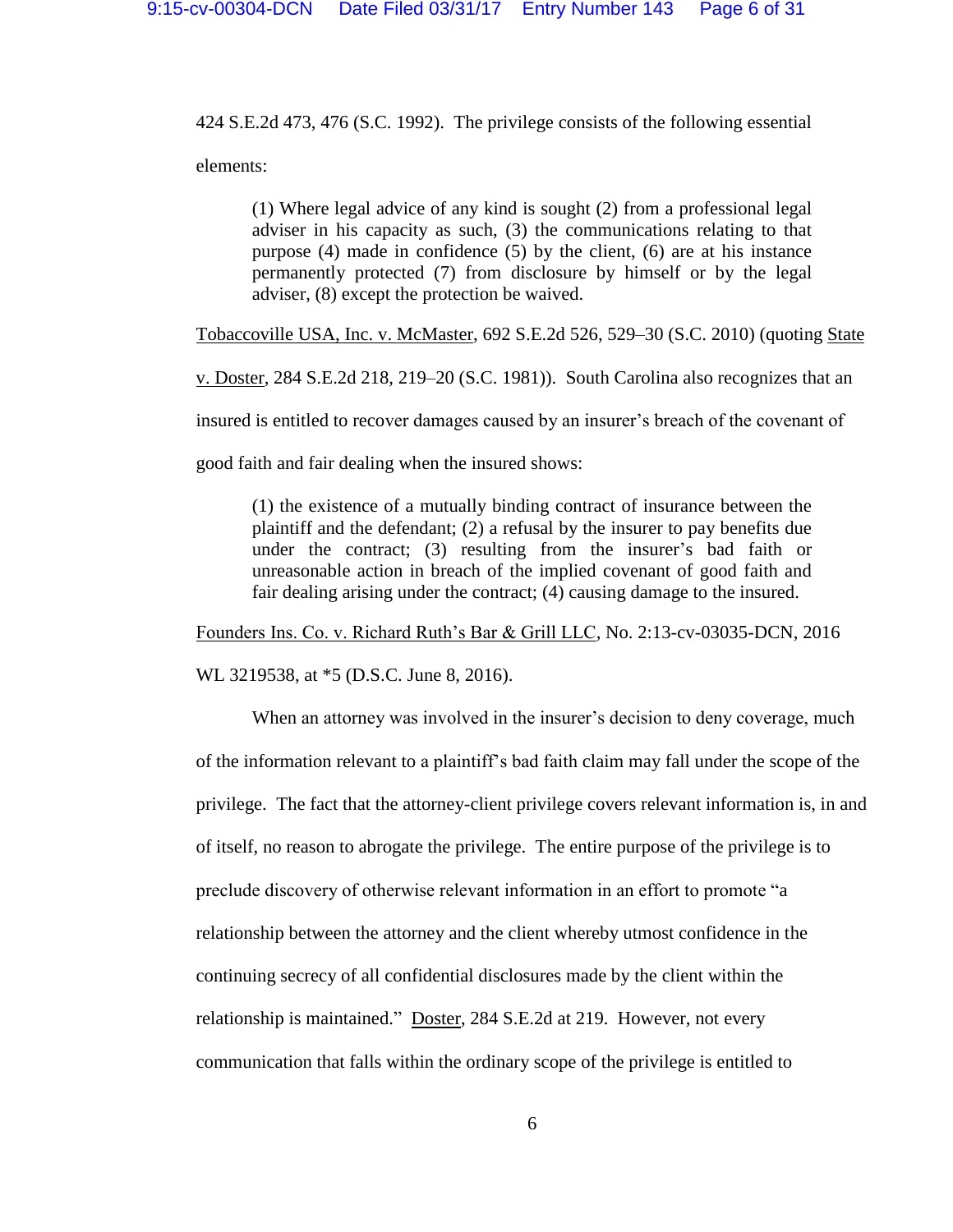protection. Id. at 220. "The public policy protecting confidential communications must be balanced against the public interest in the proper administration of justice." Id. These policy concerns have led some courts to restrict the availability of the privilege in bad faith cases. In fact, some states have determined that the privilege is simply inapplicable in bad faith cases. E.g. Boone v. Vanliner Ins. Co., 744 N.E.2d 154, 158 (Ohio 2001) ("[I]n an action alleging bad faith denial of insurance coverage, the insured is entitled to discover claims file materials containing attorney-client communications related to the issue of coverage that were created prior to the denial of coverage.").

The City of Myrtle Beach court determined that South Carolina law favors a

different approach. As the magistrate judge explained:

[T]he City of Myrtle Beach decision . . . addressed the application of the attorney-client privilege in bad faith actions. The court first emphasized South Carolina's requirement that the proponent of the privilege establish the absence of waiver. [] Drawing support from the "widely accepted approach" in Hearn v. Rhay, 68 F.R.D. 574, 581 (E.D. Wash. 1975), the court held that "if a defendant voluntarily injects an issue in the case, whether legal or factual, the insurer [voluntarily] waives, explicitly or impliedly, the attorney-client privilege." Id. Applying this test to the plaintiff's motion to compel, the court found that the defendant insurer injected a number of issues into the case through its answer and affirmative defenses, but had not shown that these issues did not waive the privilege. Id. at \*7. The court specifically noted that even though the defendant did not contend that it reasonably relied on the advice of counsel, defendant still bore the burden of disproving waiver. Id.

In reaching its conclusion, the City of Myrtle Beach court made one other significant finding: "that the City has presented a prima facie case of bad faith." City of Myrtle Beach, 2010 WL 3420044, at \*7. To understand the function of the prima facie requirement, one must first understand the predicament a defendant insurer faces in a bad faith action. Because any defendant insurer who opposes a bad faith claim is almost forced to assert its own good faith, the City of Myrtle Beach approach makes it rather difficult for a defendant to avoid waiver. The City of Myrtle Beach court even recognized that its "ruling amount[ed] to a virtual per se waiver of the privilege." The prima facie showing requirement serves to constrain this effect and prevent automatic waiver whenever a plaintiff brings a bad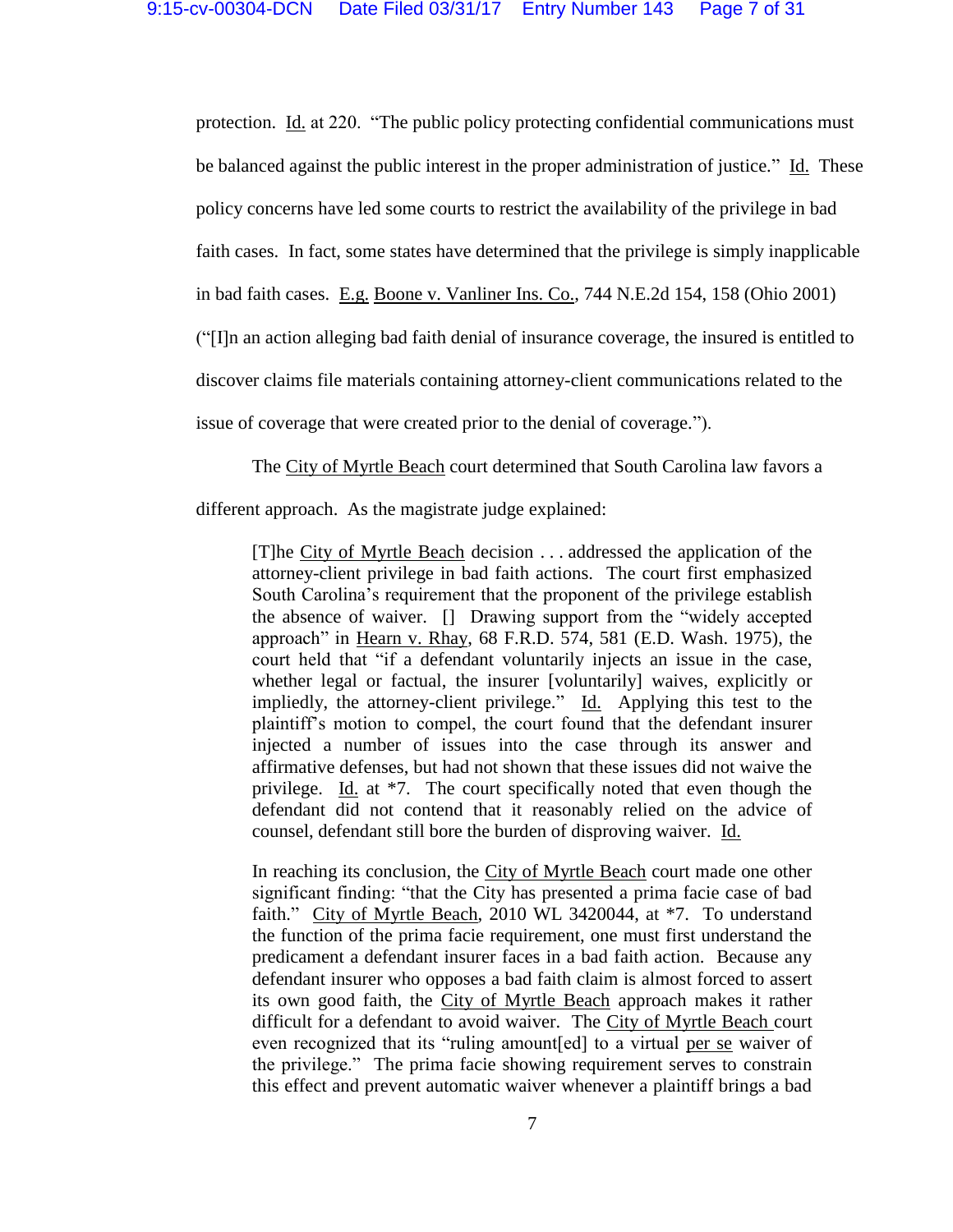faith claim. Though the City of Myrtle Beach court did not explain the significance of this finding in detail, the Hearn decision on which it relied supports this understanding of the doctrine. Recognizing the damage the proposed exception could do to the attorney-client privilege, the Hearn court held that "[a] substantial showing of merit to plaintiff's case must be made before a court should apply the exception to the attorney-client privilege defined herein." Hearn, 68 F.R.D. at 582.

R&R at 14–15. The R&R went on to apply City of Myrtle Beach and found that the

documents at issue in this case were not protected by the privilege. Id. at 15–19.

Defendant argues that the City of Myrtle Beach decision has been displaced by South Carolina Supreme Court Justice Costa Pleicones's concurrence in Davis v. Parkview Apartments, which criticized Hearn—the case that announced the basic approach adopted in City of Myrtle Beach—as inconsistent with the well-established rule that waiver of the attorney-client privilege must be "unequivocal" and "implied waiver should be treated with caution." 762 S.E.2d 535, 549 (S.C. 2014), reh'g denied (S.C.

Sept. 11, 2014). The R&R rejected defendant's reliance on the Davis concurrence on the grounds that (1) it was not a controlling decision and (2) other courts in this district have

applied City of Myrtle Beach without hesitation. R&R at 18–19.

l

These are both good reasons to reject the Davis concurrence. A federal court sitting in diversity jurisdiction must apply the law of the state's highest court—here, the Supreme Court of South Carolina. Private Mortg. Inv. Servs., Inc. v. Hotel & Club Assocs., Inc., 296 F.3d 308, 312 (4th Cir. 2002). Where the state's highest court has not spoken on an issue, the court must predict how the court would rule.<sup>3</sup> Id. In making this prediction, the court may consider

 $3$  Defendant argues that the Davis concurrence constitutes the Supreme Court of South Carolina "[speaking] on the issue," ECF No. 140 at 9, but this is laughable. Five justices sit on the Supreme Court of South Carolina, not one. "The court" does not speak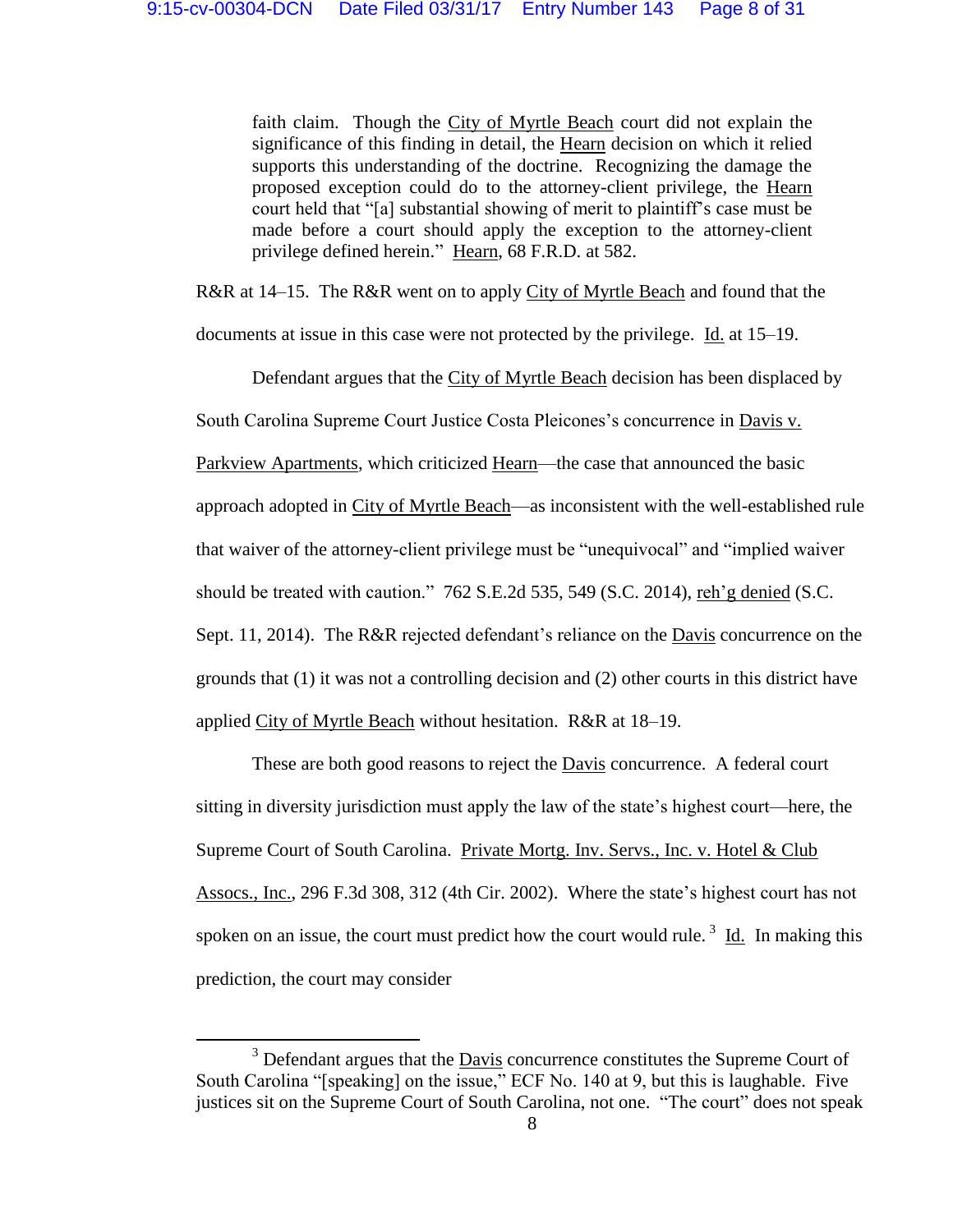all available legal sources, including restatements of the law, treatises, law review commentaries, decisions from other jurisdictions whose doctrinal approach is substantially the same, and the majority rule. The court may also consider well considered dicta, and recent pronouncements of general rules or policies by the state's highest court.

Wellin v. Wellin, 135 F. Supp. 3d 502, 512 (D.S.C. 2015) (internal quotations omitted).

The Davis concurrence certainly provides some evidence that the Supreme Court of South Carolina might reject the City of Myrtle Beach approach, but the court finds that the numerous decisions that have applied City of Myrtle Beach in this district provide stronger evidence that the Supreme Court of South Carolina would adopt such an approach. At least four separate judges in this district have applied, or at least recognized, the City of Myrtle Beach decision. See, e.g., Graham v. Nat'l Union Fire Ins. Co. of Pittsburgh, PA, No. 0:16-cv-01153, 2017 WL 116798, at \*4 (D.S.C. Jan. 12, 2017) (relying on City of Myrtle Beach to hold that defendant "waived the attorney-client privilege by asserting that it 'did not act unreasonably or in bad-faith'"); State Farm Fire & Cas. Co. v. Admiral Ins. Co., No. 4:15-cv-2745, 2016 WL 4051271, at \*4 (D.S.C. July 25, 2016) (relying on City of Myrtle Beach to hold that the plaintiff's assertion of its own good faith "waives privilege and work product protections"); Hege v. Aegon USA, LLC, No. 1:10-cv-1635, 2011 WL 1791883, at \*5 (D.S.C. May 10, 2011) (relying on City of

 $\overline{a}$ 

any time one justice writes on an issue. The fact remains that, to date, Justice Pleicones is the only member of the court to have endorsed the views outlined in the Davis concurrence. Notably, Justice Peicones is no longer on the Supreme Court of South Carolina. The court has no way of knowing whether any of the current justices, much less a majority, share Justice Pleicones's views. This is not to say that the Davis concurrence is of no value; it falls squarely within the category of "well considered dicta," which can be considered by the court. Wellin, 135 F. Supp. 3d at 512. But it is plainly not controlling.

Defendant also suggests that the Davis concurrence constitutes "recent pronouncement of general rules or policies by the state's highest court." ECF No. 140 (quoting Wellin v. Wellin, 2:13-cv-1831-DCN, 2016 WL 5539523, at \*6 (D.S.C. Sept. 30, 2016)). This argument fails for the same reasons.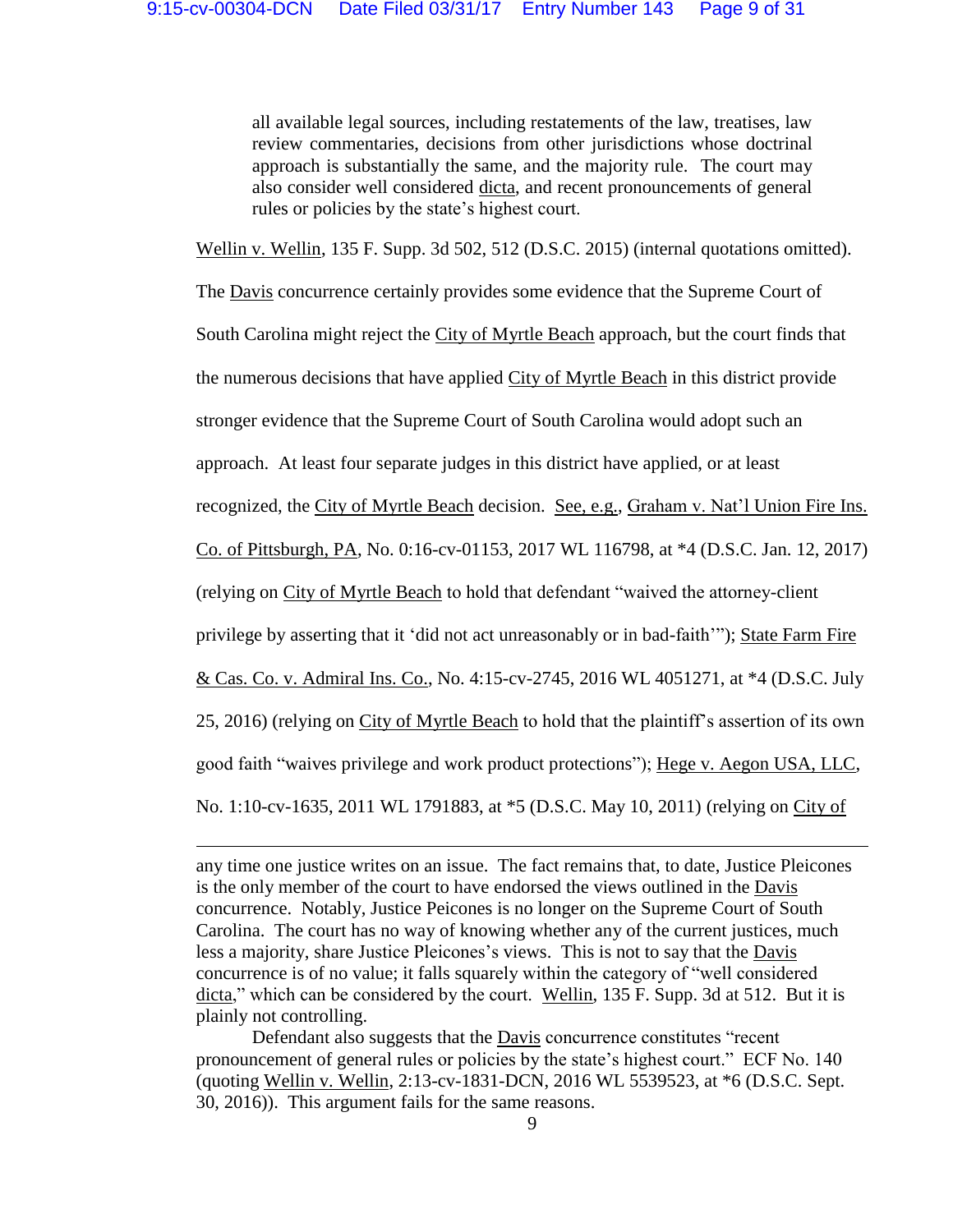Myrtle Beach to find that affirmative defenses of good faith and reasonableness waived the privilege); see also First S. Bank v. Fifth Third Bank, N.A., No. 7:10-cv-2097, 2013 WL 1840089, at \*12 (D.S.C. May 1, 2013) (citing City of Myrtle Beach and recognizing there are some cases, "such as . . . bad faith insurance cases . . . where advice of counsel is squarely at issue . . . or where the subject matter is so entwined with counsel's advice simply based on the nature of the case itself"). Each of these judges is well-acquainted with South Carolina law. Thus, the fact that they each followed the City of Myrtle Beach approach is evidence that it is consistent with South Carolina law. The sheer number of decisions that have endorsed the City of Myrtle Beach approach outweighs the Davis concurrence.

There are other reasons to favor the City of Myrtle Beach decision over the Davis concurrence. Both recognize the important policy goals of the attorney-client privilege, City of Myrtle Beach, 2010 WL 3420044, at \*4; Davis, 762 S.E.2d at 549, but the City of Myrtle Beach court felt it was necessary to balance these policy goals against the substantive interests underlying an insured bad faith claim. City of Myrtle Beach, 2010 WL 3420044, at \*4. The Davis concurrence took the position that "the well-settled contours of the attorney-client privilege already balance [such] competing public interests." Davis, 762 S.E.2d at 550. This is by no means an unreasonable position, but the court sides with the City of Myrtle Beach court on this issue. While the ordinary contours of the attorney-client privilege do account for competing public interests, most claims are not threatened by the attorney-client privilege in the same way as bad faith claims, which turn heavily on what the insurer knew at the time it denied coverage.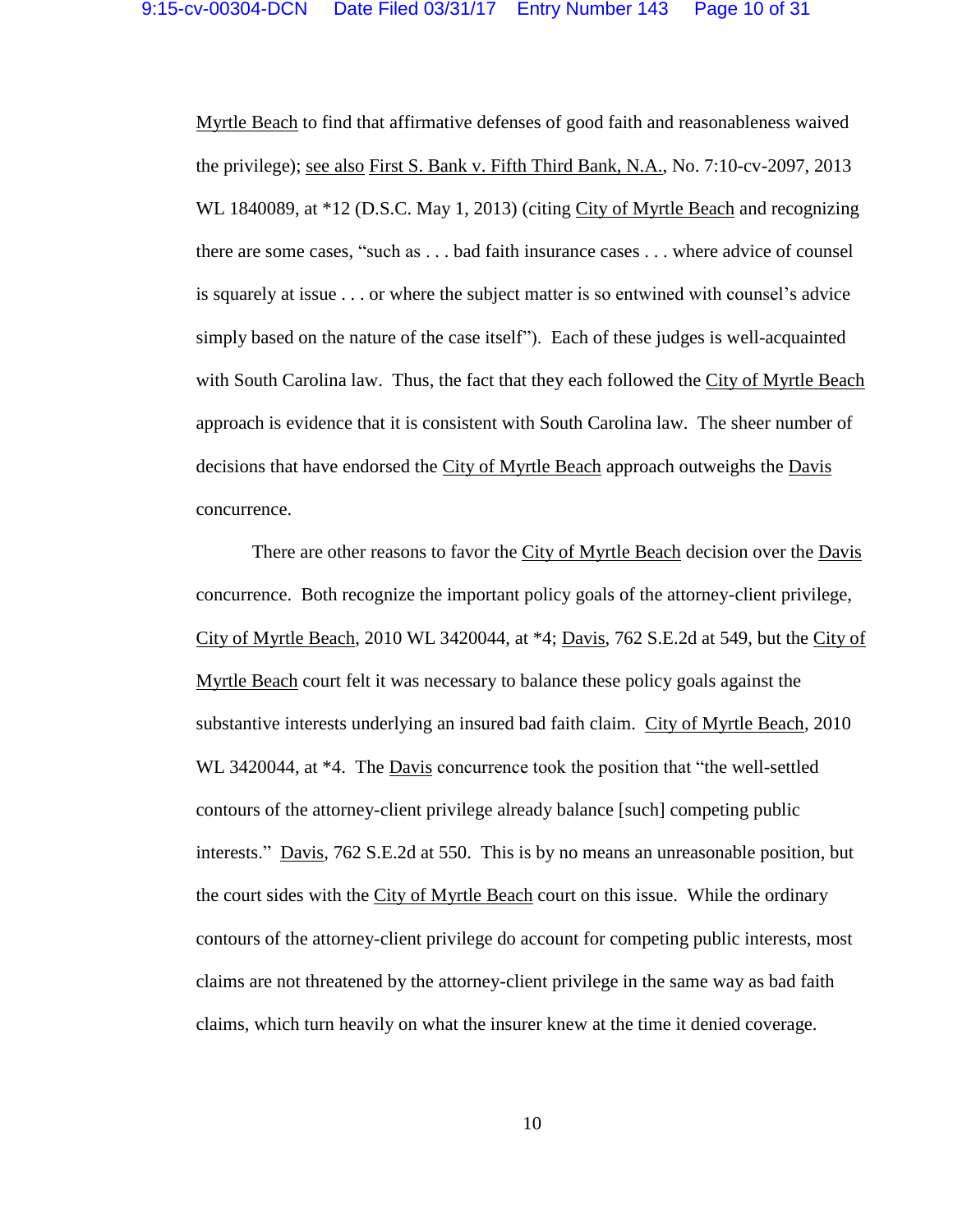While it is true that the  $Heart$  test<sup>4</sup> does damage to the attorney-client privilege, it is</u> equally true that the attorney-client privilege is uniquely damaging to plaintiffs' ability to recover in bad faith cases. The court thinks some balancing is appropriate.

Because the City of Myrtle Beach approach is based on a balancing of the competing policies at issue, and because that approach has been widely adopted by the courts in this district, the court finds no error in the magistrate judge's reliance on that decision.<sup>5</sup>

### **B. Prima Facie Test**

 $\overline{\phantom{a}}$ 

Defendant also argues that, even if the court follows the City of Myrtle Beach decision, the R&R erred in finding that plaintiffs presented a prima facie case sufficient to warrant the application of the at-issue waiver in this case. ECF No. 140 at 11–20. The R&R found that plaintiffs presented evidence that once defendant realized that the underlying policies were nearing exhaustion, it essentially changed its coverage position in an effort to avoid coverage. R&R at 15–16. The coverage dispute at the heart of this case is whether "vertical" or "horizontal" exhaustion applies when determining whether excess coverage is available in the progressive injury context, where an occurrence is

 $4$  As the magistrate judge recognized, it is notable that the  $\overline{Davis}$  concurrence addressed its criticism at the Hearn test, not the City of Myrtle Beach decision, and did not appear to acknowledge anything analogous to the prima facie showing requirement imposed by the City of Myrtle Beach court.

 $<sup>5</sup>$  Defendant also argues that because New York law is generally consistent with</sup> South Carolina privilege law, and New York courts reject the Hearn test, the court should reject the application of City of Myrtle Beach here. This argument is easily disposed of, largely because the New York courts' position on the issue was already discussed in the Davis concurrence. Davis, 762 S.E.2d 535, 550 (citing In re County of Erie, 546 F.3d 222, 227–29 (2d Cir. 2008)). Even if this argument were considered independently, the court finds it unpersuasive. While this may be an appropriate basis for predicting South Carolina law in some cases, the court places little weight on the law applied in a "substantially similar" jurisdiction when the court has multiple decisions—albeit, no controlling decisions—addressing the issue under South Carolina law.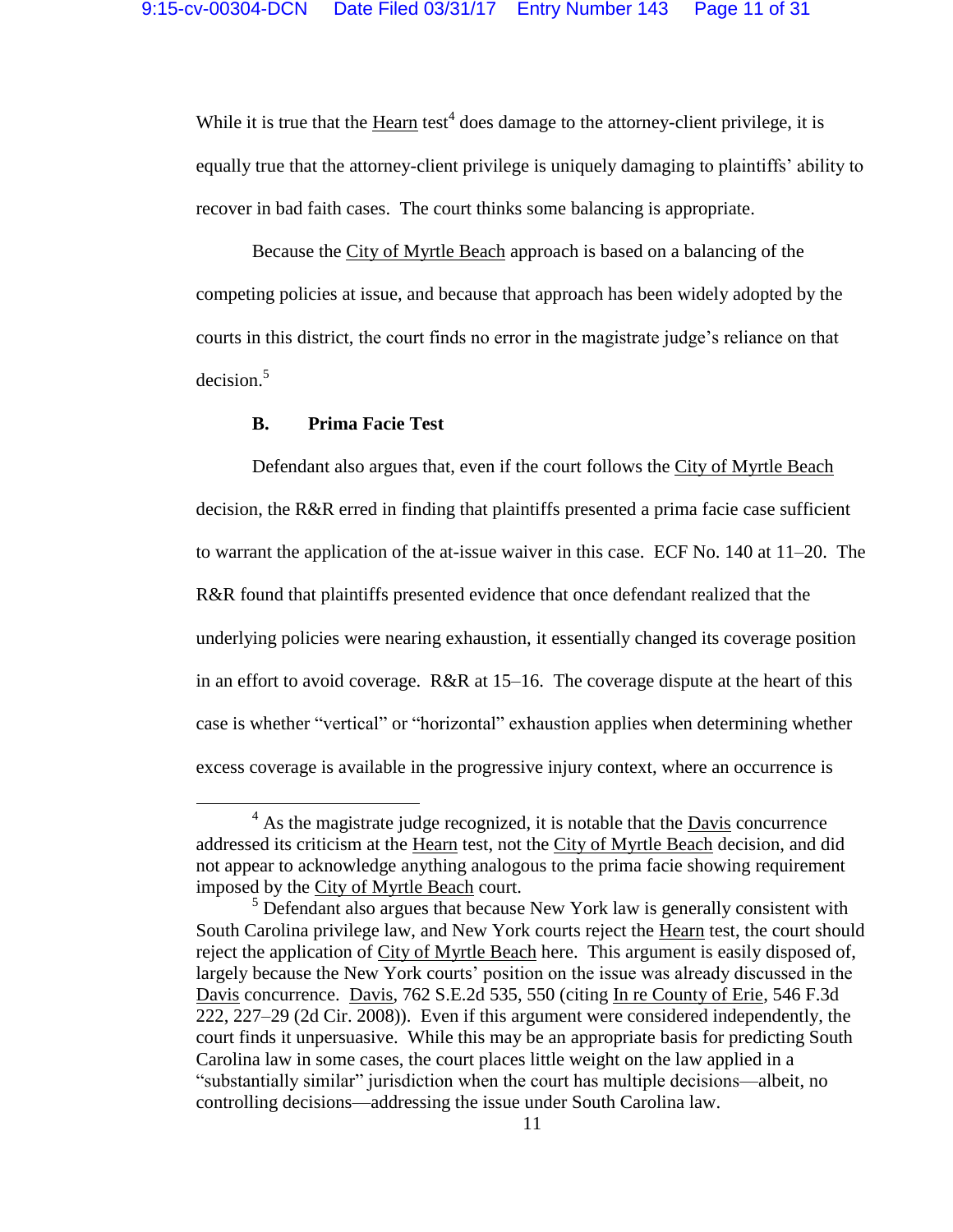spread across multiple policy periods. For context, it is notable that South Carolina has adopted a "time on the risk" approach for allocating liability between successive insurers in progressive damages cases, meaning that "each triggered insurer is responsible for a share of the total loss that is proportionate to its time on the risk." Crossmann Communities of N. Carolina, Inc. v. Harleysville Mut. Ins. Co., 717 S.E.2d 589, 602 (S.C. 2011). Plaintiffs argue that exhaustion should be determined "vertically," meaning that an excess policy is triggered when the underlying policies in effect during the excess insurer's pro-rata time on the risk are exhausted. ECF No. 141 at 6. Defendant, on the other hand, contends that it is entitled to require what is known as "horizontal" exhaustion, i.e. exhaustion of all primary coverage policies that were triggered by the same progressive damages period, <sup>6</sup> even if those policies were not in effect during defendant's time on the risk.<sup>7</sup> ECF No. 140 at 12–14. In its objections, defendant argues that it has always held this position, and thus, the magistrate judge's prima facie analysis was factually unfounded. Id. at 15–18. Defendant also argues that, even if it did change its position, plaintiffs have failed to make a prima facie showing because this change of position was not unreasonable. Id. at 14–16, 18–20.

Before addressing defendant's arguments, the court notes that it is debatable whether the prima facie showing is even required under City of Myrtle Beach. Though

 $\overline{\phantom{a}}$ 

 $6$  This covers "all policies in effect from the time of injury-in-fact during the progressive damage." Joe Harden Builders, Inc. v. Aetna Cas. & Sur. Co., 486 S.E.2d 89, 91 (S.C. 1997).

 $<sup>7</sup>$  In addition to the case law defendant offers to show that horizontal exhaustion is</sup> allowed under South Carolina law, defendant highlights the "Other Insurance" provision of its excess policies to show that the horizontal exhaustion approach is required by the excess policies. The Other Insurance provision states: "If other insurance, whether collectible or not, is available to the insured covering a loss also covered by this policy . . . the insurance afforded by this policy shall be in excess of, and shall not contribute with, such other insurance." ECF No. 140 at 13.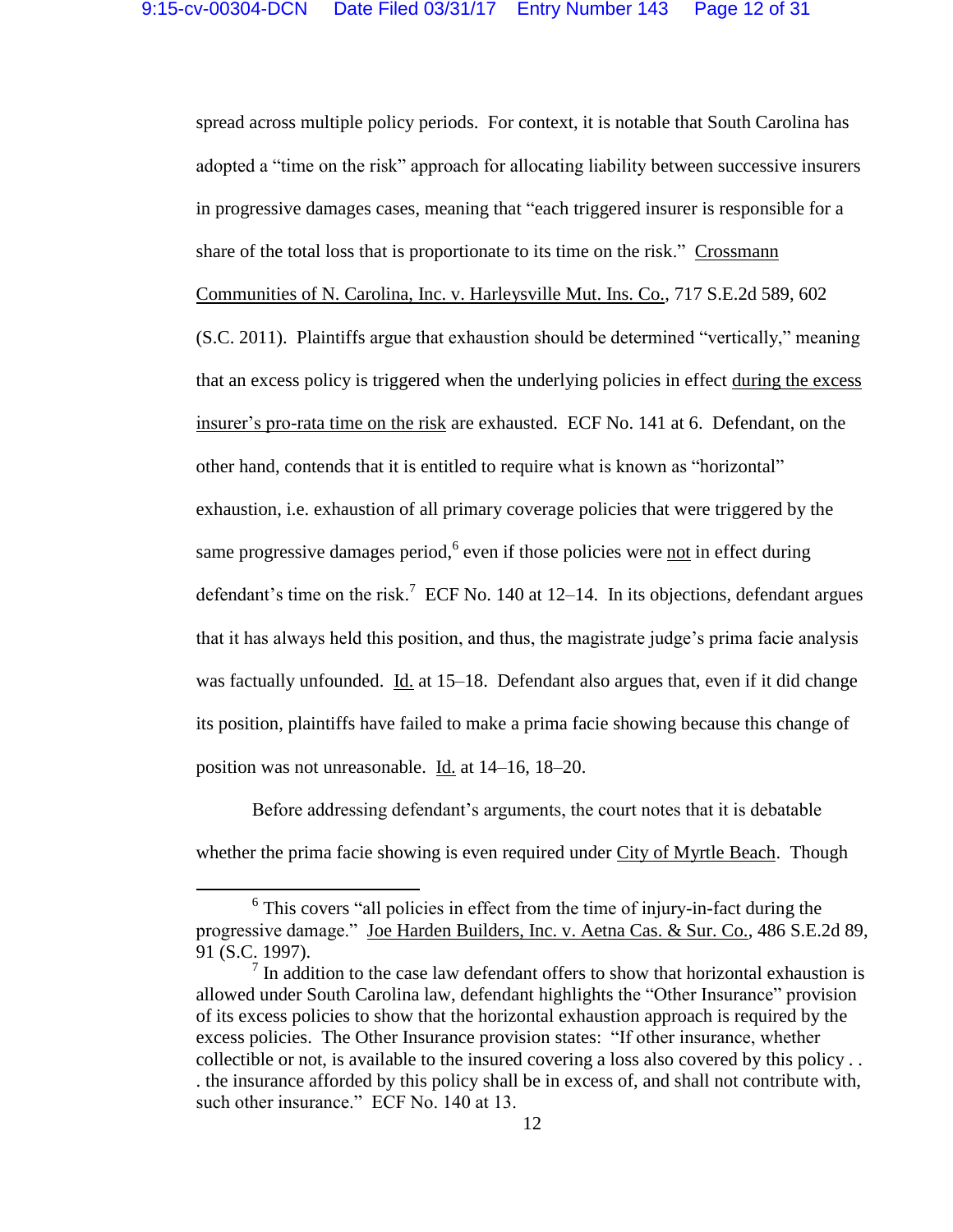the City of Myrtle Beach decision dedicated a fair amount of discussion to the prima facie showing analysis, it never fully explained the significance of this discussion. See City of Myrtle Beach, 2010 WL 3420044, at \*5–7 (discussing prima facie showing of bad faith). Based on this discussion, along with certain language in Hearn requiring that "[a] substantial showing of merit to [the] plaintiff's case must be made before a court should apply the exception to the attorney-client privilege defined herein," Hearn, 68 F.R.D. at 582, the magistrate judge determined that for the City of Myrtle Beach court's version of the at-issue waiver to apply, the plaintiff must first present a prima facie showing of bad faith. R&R at 15. Given defendant's fervent opposition to the R&R, it is interesting to note that the magistrate judge actually applied a far more insurer-friendly interpretation of the City of Myrtle Beach decision than any of the other courts that have addressed the issue in this district. As noted above, at least four district judges have applied—or in one case, recognized—the City of Myrtle Beach court's formulation of the at-issue waiver. See, e.g., Graham, 2017 WL 116798, at \*4 (relying on City of Myrtle Beach to hold that defendant "waived the attorney-client privilege by asserting that it 'did not act unreasonably or in bad-faith'"); State Farm, 2016 WL 4051271, at \*4 (relying on City of Myrtle Beach to hold that the plaintiff's assertion of its own good faith "waives privilege and work product protections"); Hege, 2011 WL 1791883, at \*5 (relying on City of Myrtle Beach to find that affirmative defenses of good faith and reasonableness waived the privilege); <u>see also First South Bank</u>, 2013 WL 1840089, at \*12 (citing City of Myrtle Beach and recognizing there are some cases, "such as . . . bad faith insurance cases . . . where advice of counsel is squarely at issue . . . or where the subject matter is so entwined with counsel's advice simply based on the nature of the case itself"). None of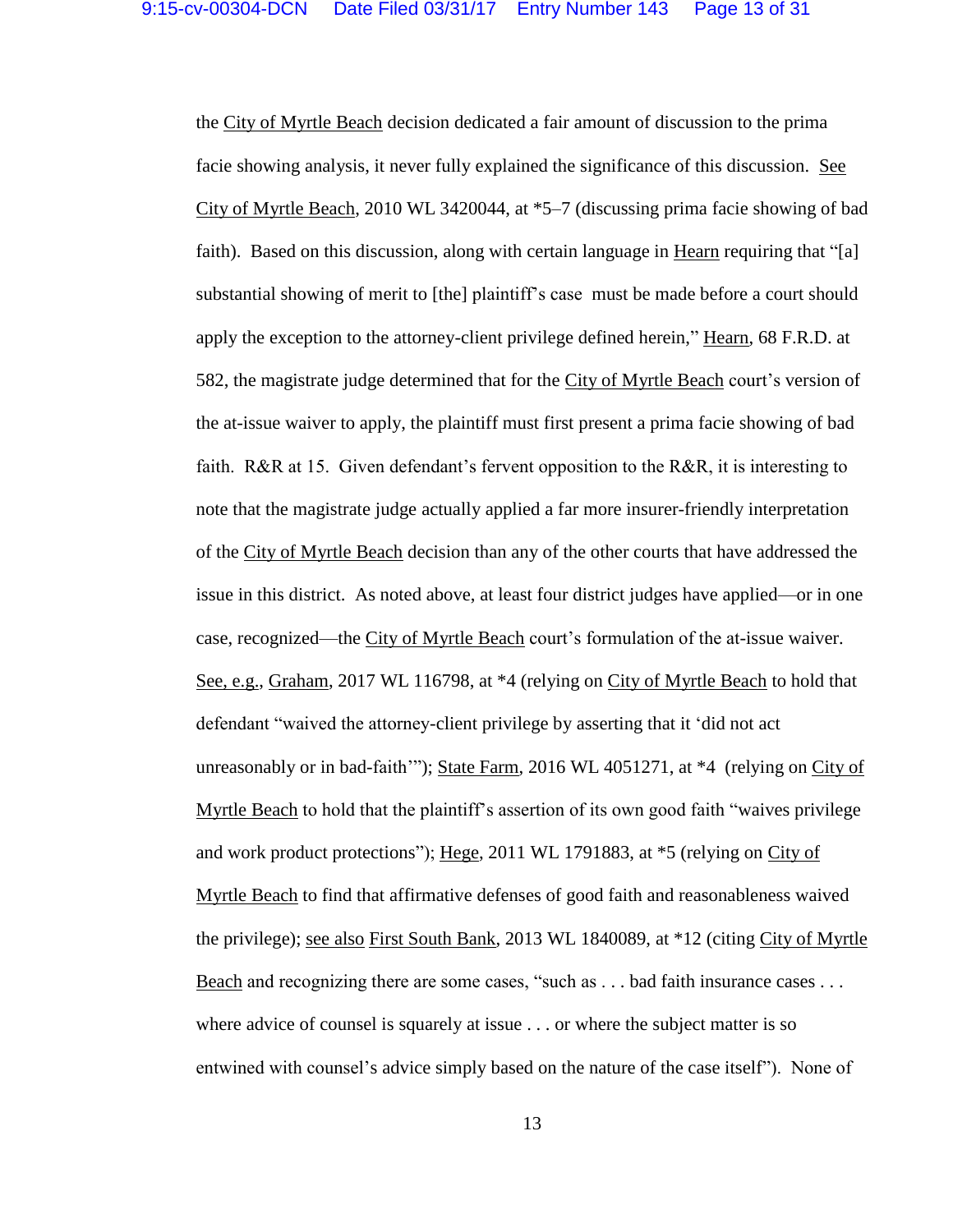these cases appear to require anything resembling the prima facie showing requirement applied by the magistrate judge. Thus, a strong argument could be made that no such requirement exists.

Nevertheless, this court finds that the force of the magistrate judge's reasoning cannot be ignored. The City of Myrtle Beach decision rejected the per se wavier approach. City of Myrtle Beach, 2010 WL 3420044, at \*5. Even the district court decisions that have omitted the prima facie showing requirement appear to recognize that South Carolina does not provide for a per se waiver rule. Graham, 2017 WL 116798, at \*4 ("Under South Carolina law, there is no per se waiver where there are allegations of bad faith."). However, if City of Myrtle Beach is applied without a prima facie showing requirement, the defendant-insurer waives the attorney-client privilege the moment it contests the plaintiff's allegations of bad faith. For most cases, this has the same effect as a per se waiver.<sup>8</sup> As the magistrate judge explained, "[t]he prima facie showing requirement serves to constrain this effect and prevent automatic waiver whenever a plaintiff brings a bad faith claim." R&R at 15. If the City of Myrtle Beach court's rejection of the per se waiver rule has any meaning, that decision must be read to require a prima facie showing of bad faith before the at-issue waiver can be applied.

The question then becomes: what does a showing of bad faith require? The magistrate judge implicitly took the position that the plaintiff must only establish a prima facie showing of the bad faith element of its claim, as opposed to a prima facie showing of every element of the bad faith claim. Thus, the R&R was able to find that City of

 $\overline{\phantom{a}}$ 

<sup>&</sup>lt;sup>8</sup> To be sure, a defendant could concede bad faith and contest the claim under another element of the claim, but the court does not believe this consideration is strong enough to disturb its conclusion that, absent a prima facie showing requirement, the City of Myrtle Beach approach effectively turns into a per se waiver.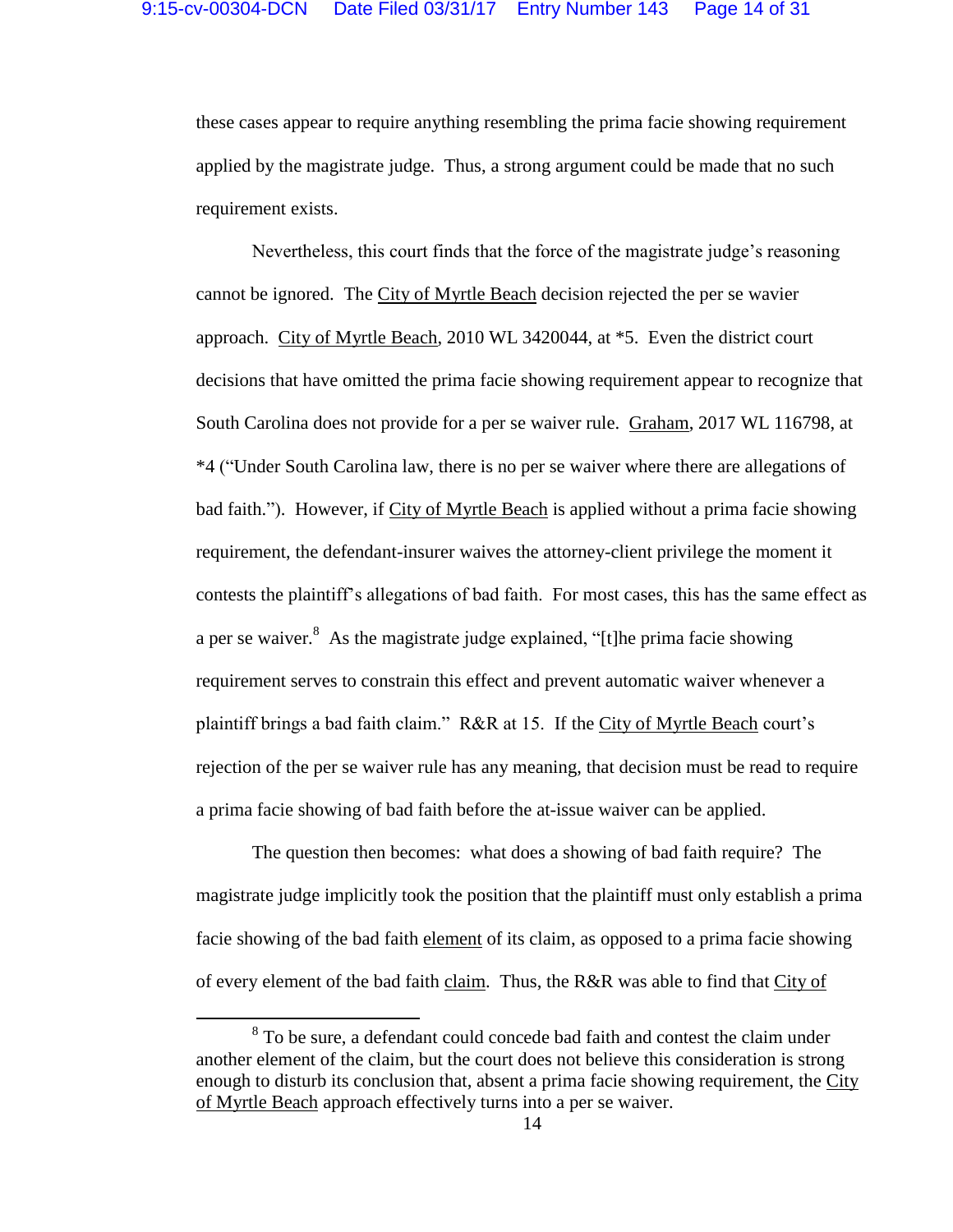Myrtle Beach applied without addressing the coverage question underlying this entire dispute. Defendant appears to take the opposite position, arguing that the magistrate judge erred in finding that plaintiffs had made a prima facie showing of bad faith without first determining whether Contravest was actually entitled to coverage under the excess policies. ECF No. 140 at 15.

This is a fair point. The City of Myrtle Beach decision referred to a "prima facie case of bad faith." City of Myrtle Beach, 2010 WL 3420044, at \*5 (emphasis added). Similarly, the Hearn case required a plaintiff to show that its "case" was meritorious, not simply the allegations of the defendant's intent. Hearn, 68 F.R.D.at 582 (emphasis added). These references to "the case" could be read to indicate that the court must evaluate every element of the plaintiff's bad faith claim before finding that the defendant waived the privilege by contesting the allegations of bad faith.

On the other hand, there is reason to think that the magistrate judge was correct to focus on the bad faith element of the claim. For one, the City of Myrtle Beach court's prima facie analysis did not address every element of the plaintiff's bad faith claim. The City of Myrtle Beach court, like the magistrate judge, focused exclusively on the bad faith element. See City of Myrtle Beach, 2010 WL 3420044, at \*5–7 (outlining the plaintiff's evidence of bad faith and concluding that "[f]or the purposes of the motion to compel, the court finds that the City has presented a prima facie case of bad faith"). Defendant's understanding of the prima facie requirement also produces a strange result in cases such as this one, where the parties dispute the nature of their contractual obligations. Because a bad faith claim requires the plaintiff to prove "a refusal by the insurer to pay benefits due under the contract," Richard Ruth's Bar & Grill, 2016 WL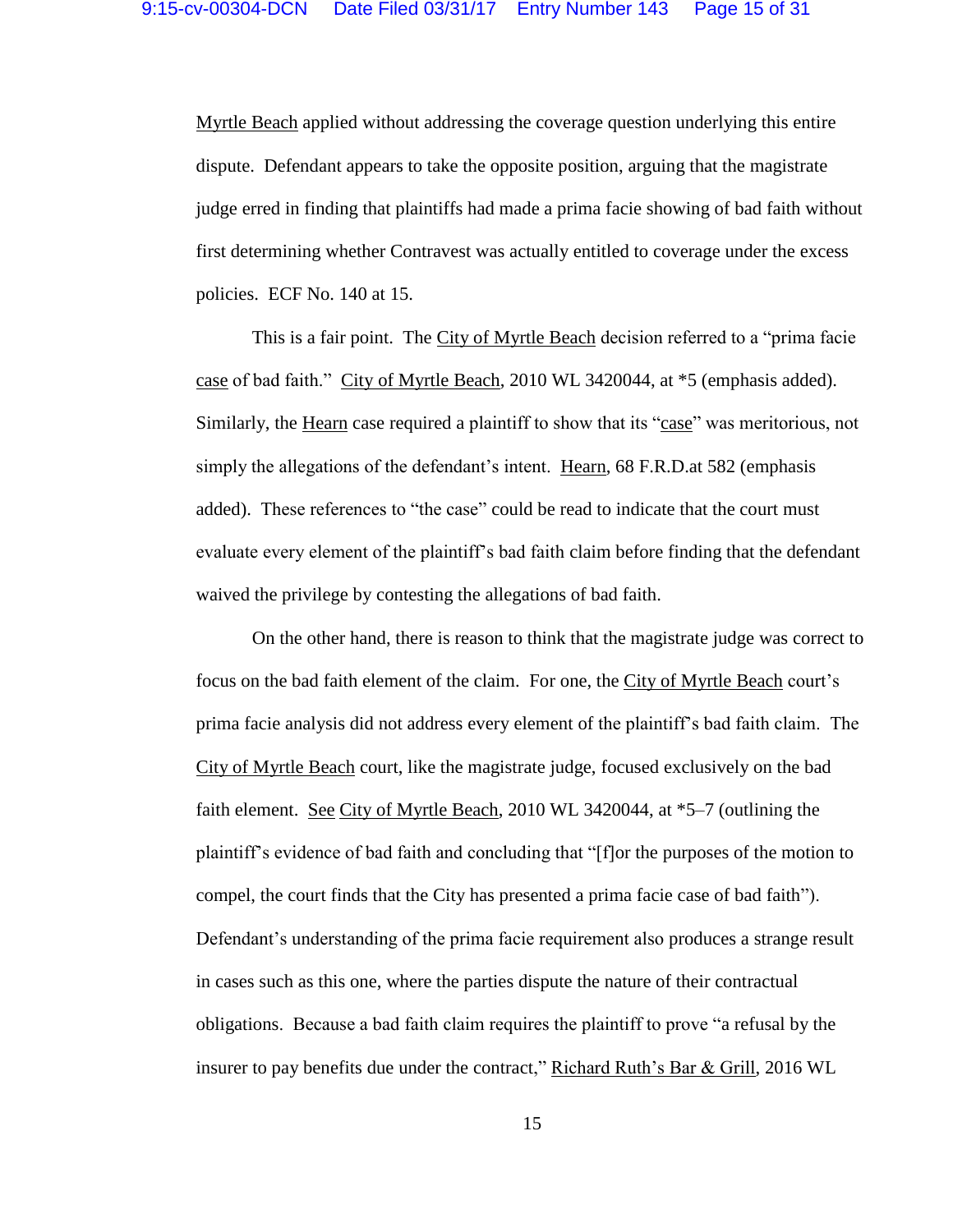3219538, at \*5, and questions of contractual interpretation are generally resolved as a matter of law, <sup>9</sup> Thalia S. ex rel. Gromacki v. Progressive Select Ins. Co., 736 S.E.2d 863, 865 (S.C. Ct. App. 2012) ("The construction and enforcement of an unambiguous contract is a question of law for the court, and thus can be properly disposed of at summary judgment." (quoting Hansen ex rel. Hansen v. United Servs. Auto. Ass'n, 565 S.E.2d 114, 116 (S.C. Ct. App. 2002))), defendant's reading of the prima facie requirement would effectively convert a discovery dispute into a motion for summary judgment on the coverage issue. This seems an odd way to apply the prima facie concept, which is generally centered on an evaluation of evidence. As one commenter has explained:

"Prima facie" simply means that evidence of a fact has been produced which may ultimately be rebutted. See Mack v. Branch No. 12, Post Exchange, Fort Jackson, 35 S.E.2d 838 (S.C. 1945) ("prima facie" is a Latin phrase and literally means "at first view; on the first appearance"; prima facie evidence may produce a result for the time being, but that result may be repelled). The term "prima facie case" is employed to signify that sufficient evidence has been introduced to warrant submission to the jury of the issue to which the evidence is directed.

§ 9:2.Prima facie case, Trial Handbook for South Carolina Lawyers § 9:2 (emphasis added). Thus, there is a strong argument that City of Myrtle Beach's prima facie showing requirement only applies to the element of bad faith, not the entire cause of action.

 $\overline{a}$ 

 $9^9$  Even when a policy is ambiguous—a situation when the interpretation of an ordinary contract would go to the jury—South Carolina law requires the court to construe the ambiguity in favor of the insured. Canopius US Ins., Inc. v. Middleton, 202 F. Supp. 3d 540, 543 (D.S.C. 2016) ("[A]n insurance contract which is in any respect ambiguous or capable of two meanings must be construed in favor of the insured." (quoting Beaufort Cty. Sch. Dist. v. United Nat. Ins. Co., 709 S.E.2d 85, 90 (S.C. Ct. App. 2011))).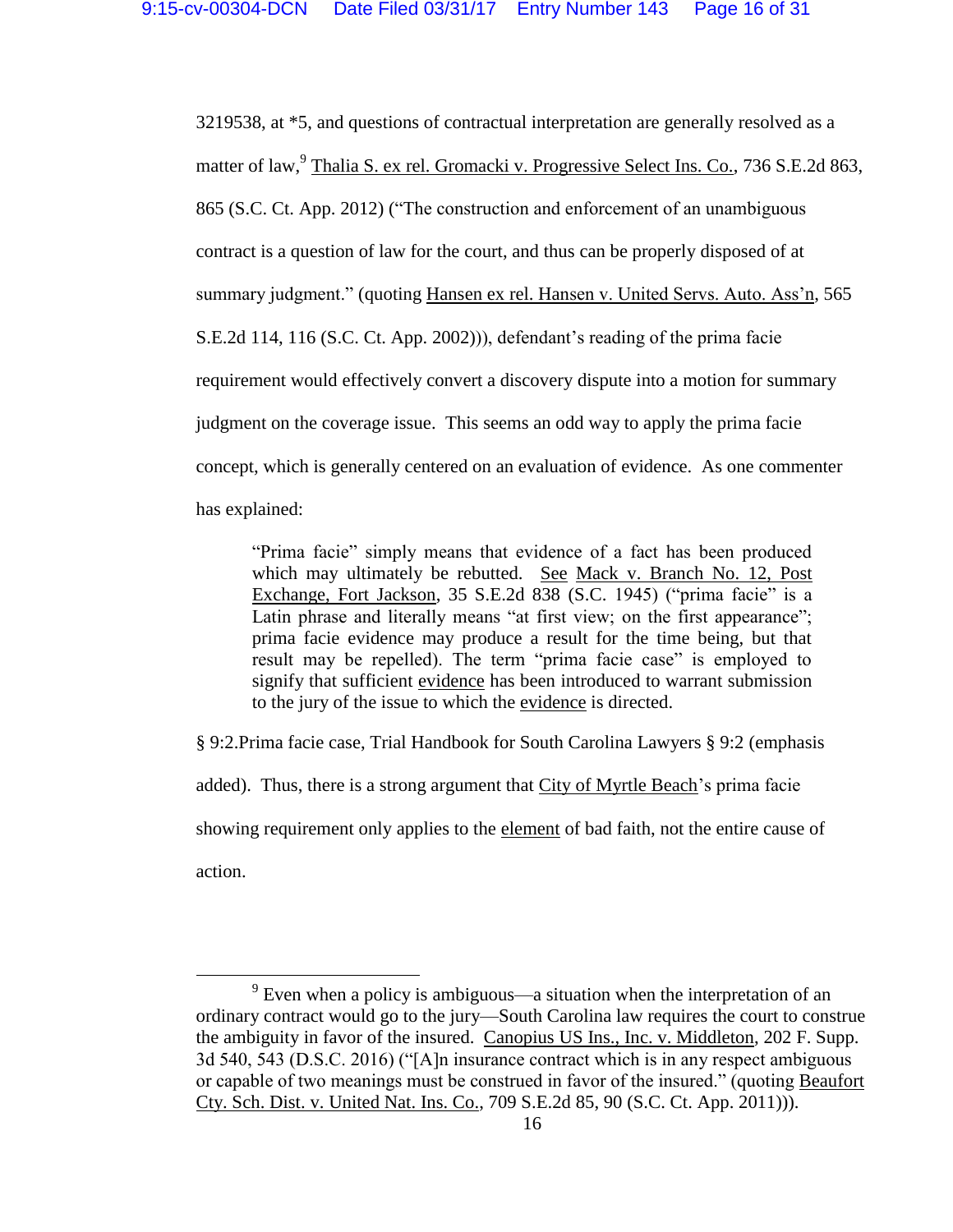Ultimately, however, the court need not decide this issue as defendant waived the argument by failing to raise it before the magistrate judge. "A magistrate's decision should not be disturbed on the basis of arguments not presented to him." Keitt v. Ormond, 2008 WL 4964770, at \*1 (S.D.W. Va. Nov. 13, 2008) (quoting Jesselson v. Outlet Associates of Williamsburg, Ltd. P'ship, 784 F. Supp. 1223, 1228 (E.D. Va. 1991)). "[T]he purpose of the Magistrates Act is to allow magistrates to assume some of the burden imposed on the district courts and to relieve courts of unnecessary work." Id. at \*2 (quoting Jesselson, 784 F. Supp. at 1228–29). "Allowing parties . . . to raise new issues or arguments at any point in the life of a case would" frustrate this purpose and "result in a needless complication of litigation." Id. Instead, "[p]arties should fully plead their claims, and fully advance their arguments, at all stages of litigation, unless they are prepared to waive them." Id. Thus, "[t]he [c]ourt is not obligated to consider new arguments raised by a party for the first time in objections to the [m]agistrate's [r]eport." Dune v. G4s Regulated Sec. Sols., Inc., No. 0:13-cv-01676, 2015 WL 799523, at \*2 (D.S.C. Feb. 25, 2015). While the court has the power to address such arguments, that power lies within the court's sound discretion. Id.

The court has reviewed defendant's briefs and the transcript of the parties' hearing before the magistrate judge, and has been unable to find any argument suggesting that the court must decide whether vertical or horizontal exhaustion applies as part of its prima facie showing analysis. When defendant was not contesting the legitimacy of the City of Myrtle Beach decision, it spent a fair amount of time arguing that the evidence did not show that it changed its coverage position. ECF No. 110 at 9; ECF No. 117 at 6. Defendant also emphasized evidence in the record indicating that other insurers, and even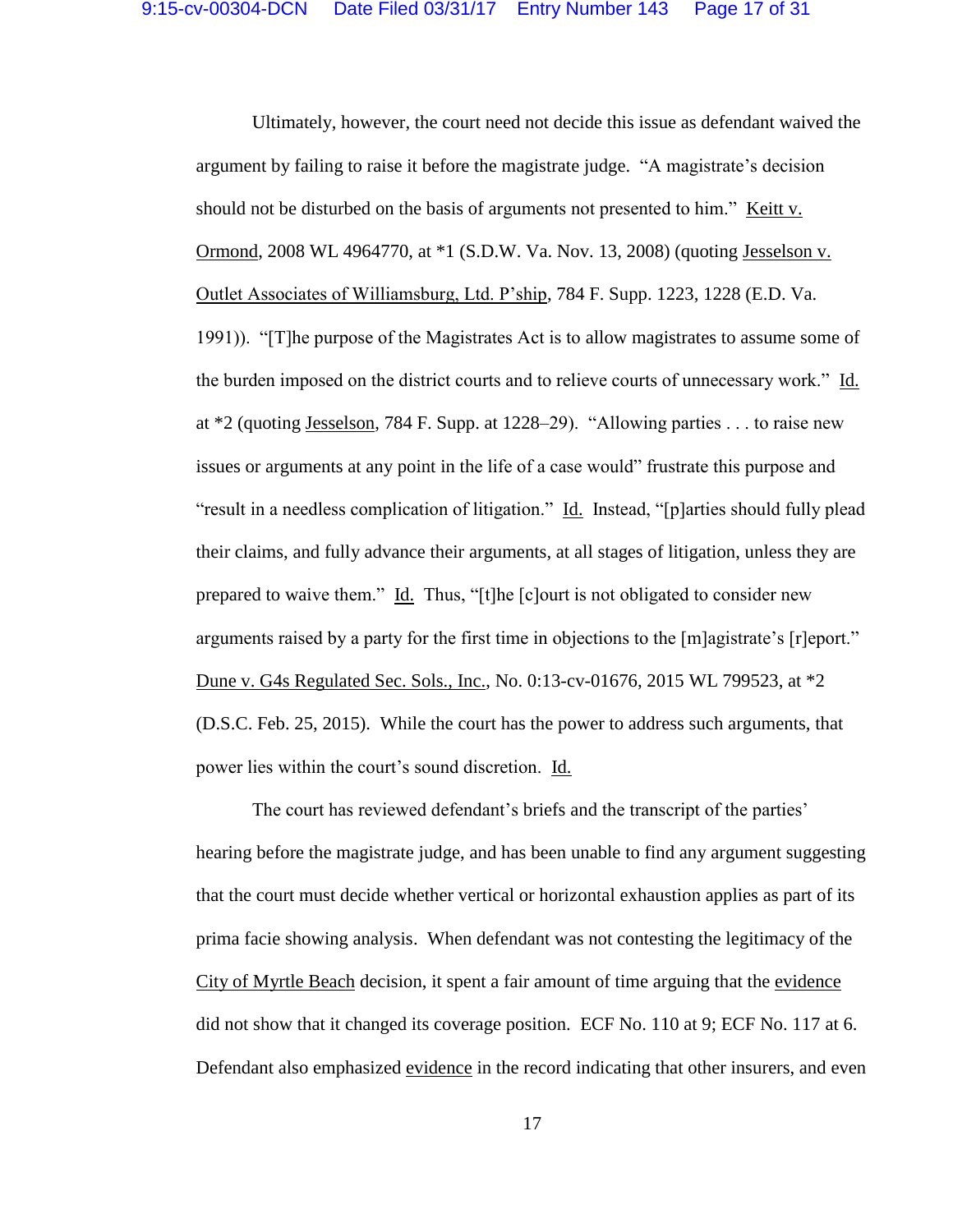Contravest's counsel, recognized that horizontal exhaustion applies. ECF No. 110 at 9– 10; ECF No. 117 at 7–8. At most, the defendant made a factual argument that its coverage position was not "unreasonable," and therefore, plaintiffs could not establish bad faith. ECF No. 142, Hr'g Tr. at 39:4–20 (arguing that defendant's position is not "clearly erroneous"). Therefore, the court finds that defendant waived any argument that the court must first resolve the underlying coverage dispute before finding a prima facie showing of bad faith. $10<sup>10</sup>$ 

Though the court has discretion to address arguments not presented to the magistrate judge, the court does not think it is appropriate to do so here. This area of the law is rather complex, and appears to be unsettled in South Carolina. The court thinks it best to proceed with the utmost caution as it confronts issues that do not appear to have been addressed by any court under South Carolina law. This is especially so when the entire controversy hinges on the issues at stake. The parties did provide some outline of their respective coverage positions in their briefing, but the court is disinclined to embark on an analysis that will either resolve or significantly alter the case without a full round of briefing when the stakes are clear. Nor is the court inclined to allow defendant to escape the consequences of failing to squarely present its arguments to the magistrate judge. This would only encourage the waste of judicial resources. Nelson v. Town of Mt. Pleasant Police Dep't, No. 2:14-cv-4247-DCN, 2016 WL 5110171, at \*3 (D.S.C. Sept. 21, 2016). Therefore, the court does not decide whether a plaintiff must present a prima

 $\overline{\phantom{a}}$ 

 $10$  For the same reasons, the court finds that defendant waived any argument that the court must review the legal merits of defendant's coverage position to determine whether it was objectively unreasonable. As outlined above, the parties presented factual arguments on the prima facie issue. These are the arguments the court will review on objection.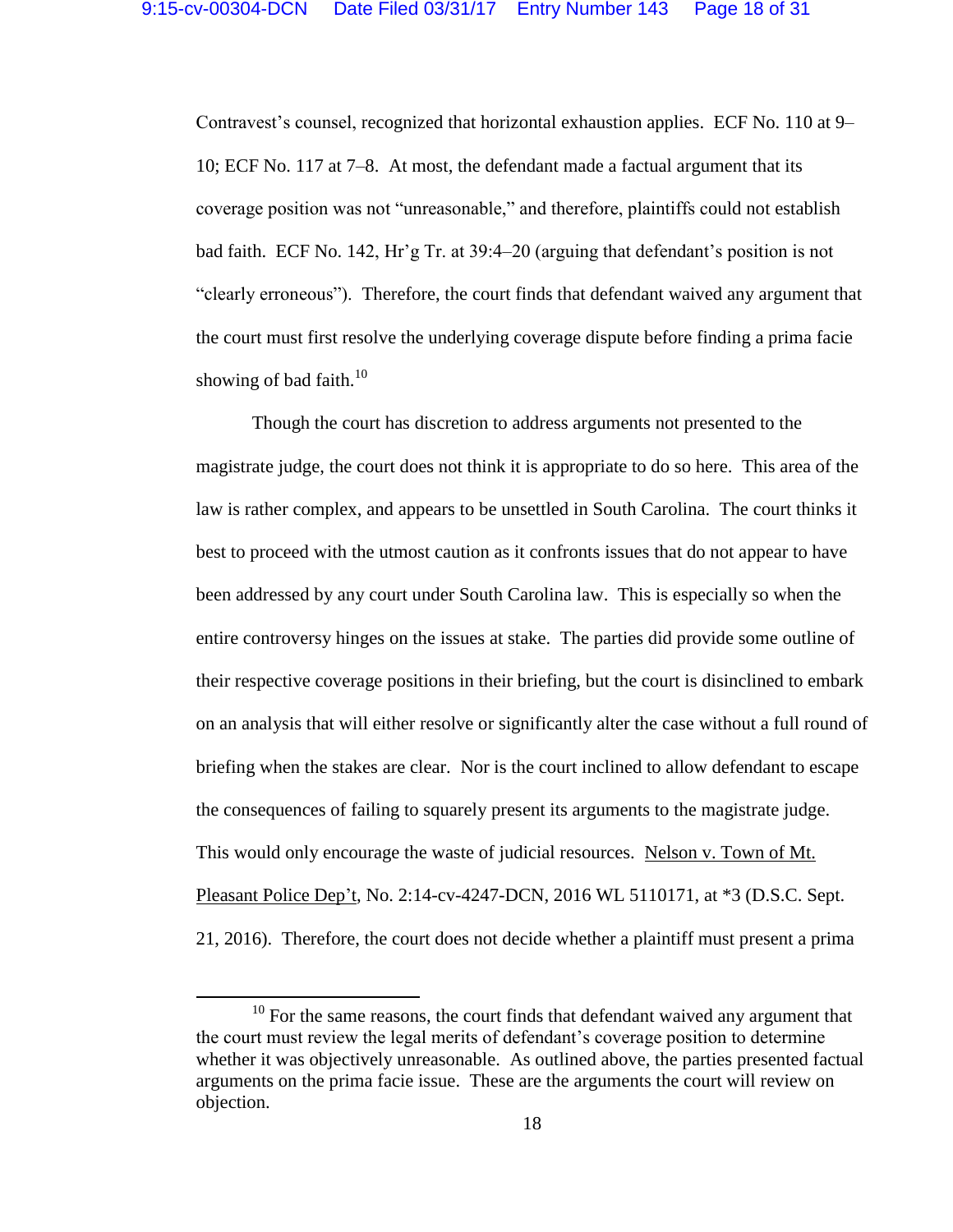facie showing of the bad faith element of its claim, or a prima facie showing on every element of a bad faith claim. Instead, the court will focus on the factual arguments that were properly presented to the magistrate judge.

The court finds no clear error in the magistrate judge's finding that plaintiff presented a prima facie showing of bad faith. Defendant's argument on this matter was largely based on its own evidence, not the evidence cited by plaintiffs in support of their prima facie showing. See ECF No. 110 at 9–10 (highlighting evidence that plaintiffs' counsel in the underlying case recognized that other insurers had adopted a horizontal exhaustion position and that this position had been accepted in a majority of jurisdictions); ECF No. 113 at 7–8 (same). As the magistrate court recognized, defendant's evidence is immaterial to the prima facie showing analysis. The fact that a plaintiff's evidence may be rebutted does not mean that it is insufficient to support a prima facie showing. Indeed, the very concept of a prima facie showing recognizes that the evidence may be rebutted by conflicting evidence. Mack, 35 S.E.2d at 844. Thus, to the extent defendant's argument was based on its own evidence, the argument misses the point and can be set aside without further inquiry.<sup>11</sup>

l

 $11$  Notably, the email which defendant places so much reliance on does not explicitly contradict plaintiffs' claim that "Mt. Hawley . . . was the only insurance carrier to suggest that insurance covering previous and future years are somehow responsible for an occurrence in the years of Mt. Hawley's coverage." ECF No. 133 at 4. In the email, plaintiffs' counsel states that one of the other excess insurers is "arguing that all primary [coverage] must be exhausted," but it is unclear whether this means all primary coverage for the same policy year as the excess coverage—i.e., vertical exhaustion—or all primary coverage for any coverage year, whether or not it overlapped with the excess policy in question—i.e., horizontal exhaustion. ECF No. 110-1. Moreover, plaintiffs' counsel could have resolved this confusion in her response to the following prompt: "Are the excess carriers saying none of them kick in until all general liability coverage for every year is exhausted? I think there is some case law out there but not in SC." Id. Instead, plaintiffs' counsel gave an account of her research findings in response to the statement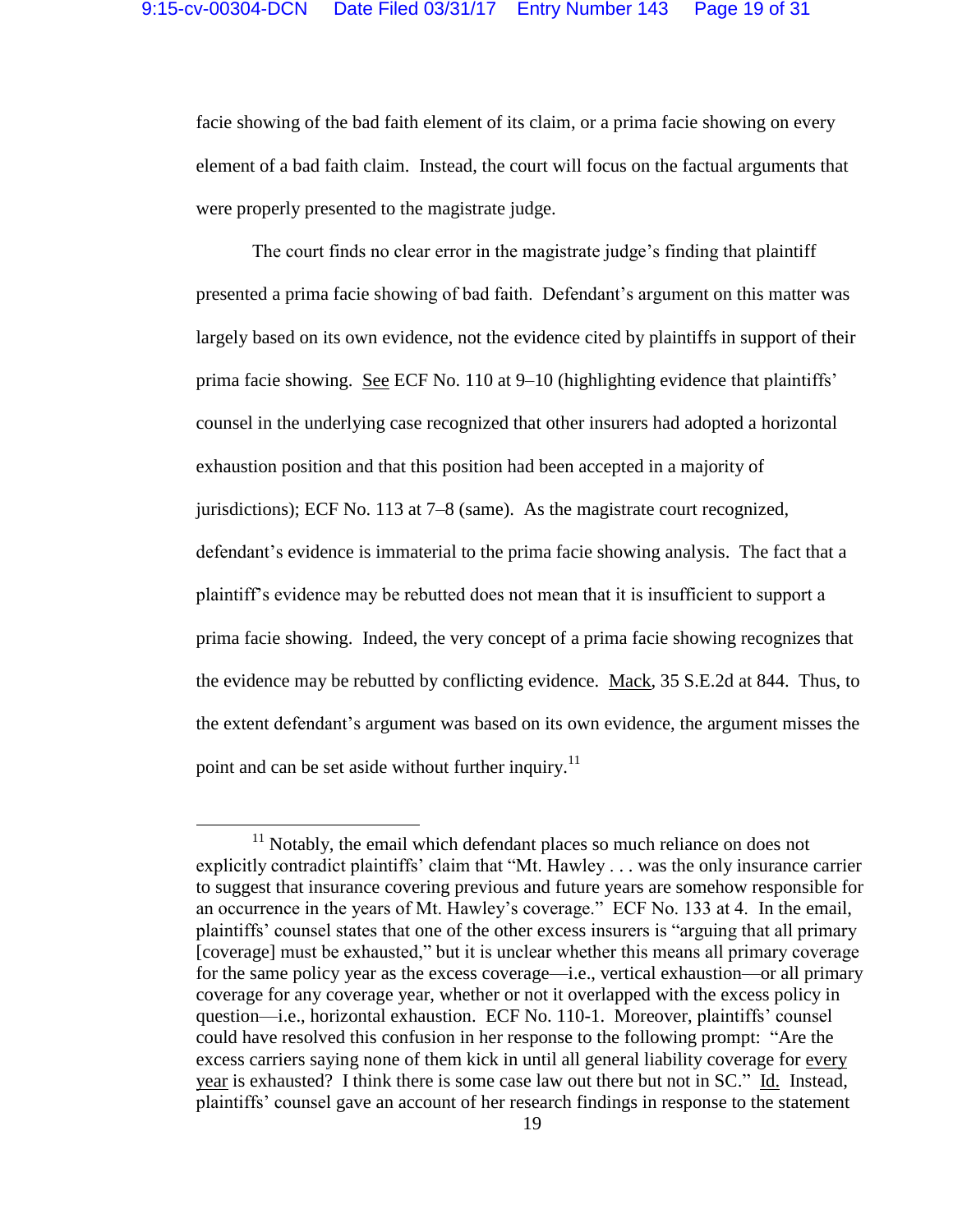Defendant did include some arguments that properly sought to undermine the evidence cited to support the plaintiffs' prima facie showing. ECF No. 117 at 6. One of plaintiffs' primary arguments was based on an August 13, 2013 email sent to defendant by coverage counsel in connection with a different Contravest claim (the "Courtney Landing claim"), which stated that defendant would likely be "on the front line for any upcoming Contravest claims since it looks like Zurich and [Axis] are exhausted." Plaintiffs argued, and the magistrate judge agreed, that this email could be read to indicate that defendant took a vertical exhaustion position in prior cases, where there was little risk that defendant's excess policies would be impaired. ECF No. 113 at 2. The court finds no error in the magistrate judge's finding. Defendant contends that the mention of "Zurich" actually implicates horizontal coverage position because "Zurich" is not listed as a scheduled underlying insurer in the excess policies at issue here. Perhaps this is true, but it is not clear from the face of the email because the email does not clarify (1) what policy years were implicated by the Courtney Landing claim, or (2) what policy years were covered by the referenced Zurich policies. Thus, it is not clear whether the referenced Zurich policies overlapped with defendant's time on the risk in the Courtney Landing claim.

Plaintiffs also highlighted a number of reservation of rights letters that defendant sent Contravest in connection with prior claims. These letters each stated that defendant's excess policies would provide coverage after the scheduled underlying coverage was exhausted. See, e.g., ECF No. 105-9 ("The Limits of Liability on each policy are shown to be \$10 million each occurrence, excess of \$1 million each occurrence

 $\overline{a}$ 

about case law, without actually answering whether other excess carriers had taken the horizontal exhaustion position defendant advocates here. Id. (emphasis added).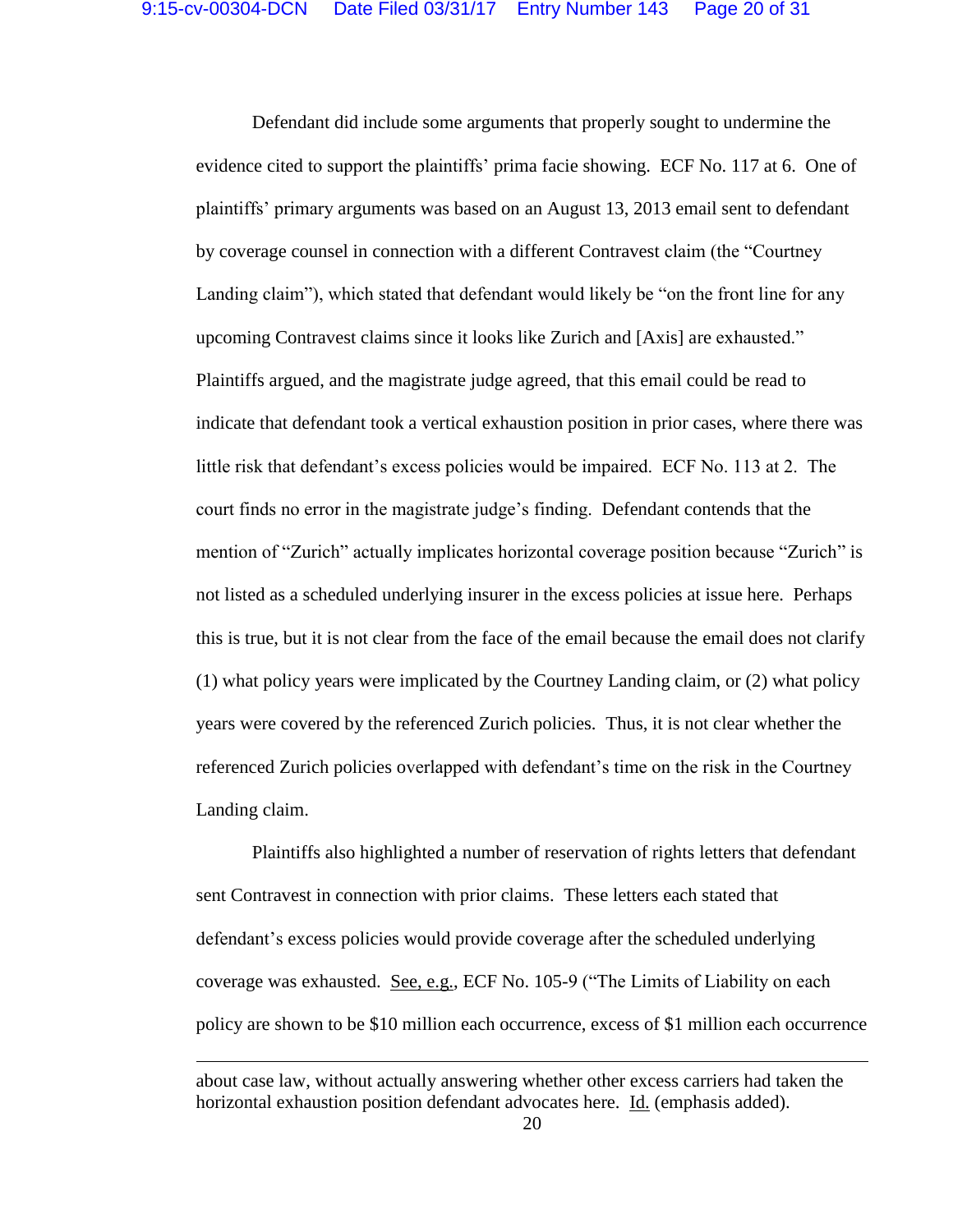under underlying insurance provided by [the Axis policies]."). It is true that these letters did not explicitly commit defendant to a vertical exhaustion position, but the comparison between these letters and the reservation of rights letter in sent response to the Plantation Point claim is significant. In contrast to the letters sent in previous claims, when Contravest made the Planation Point claim, defendant added language stating that Contravest "has substantial primary insurance in effect that is and remains unexhausted, including (but not limited to) [the Axis policies]."<sup>12</sup> ECF No. 105-10. The court does not think it unreasonable to interpret this new language as evidence of a change in position. The horizontal exhaustion argument would have necessarily been stronger in previous claims when all of the primary policies were less impaired. Thus, it is fair to wonder why defendant only highlighted this language after the scheduled underlying policy was nearing exhaustion.

Ultimately, the court recognizes that competing inferences—not to mention competing evidence—may win the day. But this does not preclude the court from finding a prima facie showing of bad faith. "The term 'prima facie case' is employed to signify that sufficient evidence has been introduced to warrant submission to the jury of the issue to which the evidence is directed." § 9:2. Prima facie case, Trial Handbook for South Carolina Lawyers § 9:2. The court sees no error in the magistrate judge's determination that plaintiffs presented such evidence here.

 $\overline{a}$ 

 $12$  Defendant appears to think that the magistrate judge cited the Plantation Point reservation of rights letter as evidence that the defendant previously adopted a vertical exhaustion position. ECF No. 140 at 17. This is incorrect. The R&R clearly cites the Planation Point reservation of rights letter to illustrate defendant's current coverage position. R&R at 16 (recognizing that defendant now claims "the Axis policies were not the only underlying policies that required exhaustion" and citing the Planation Point reservation of rights letter for support).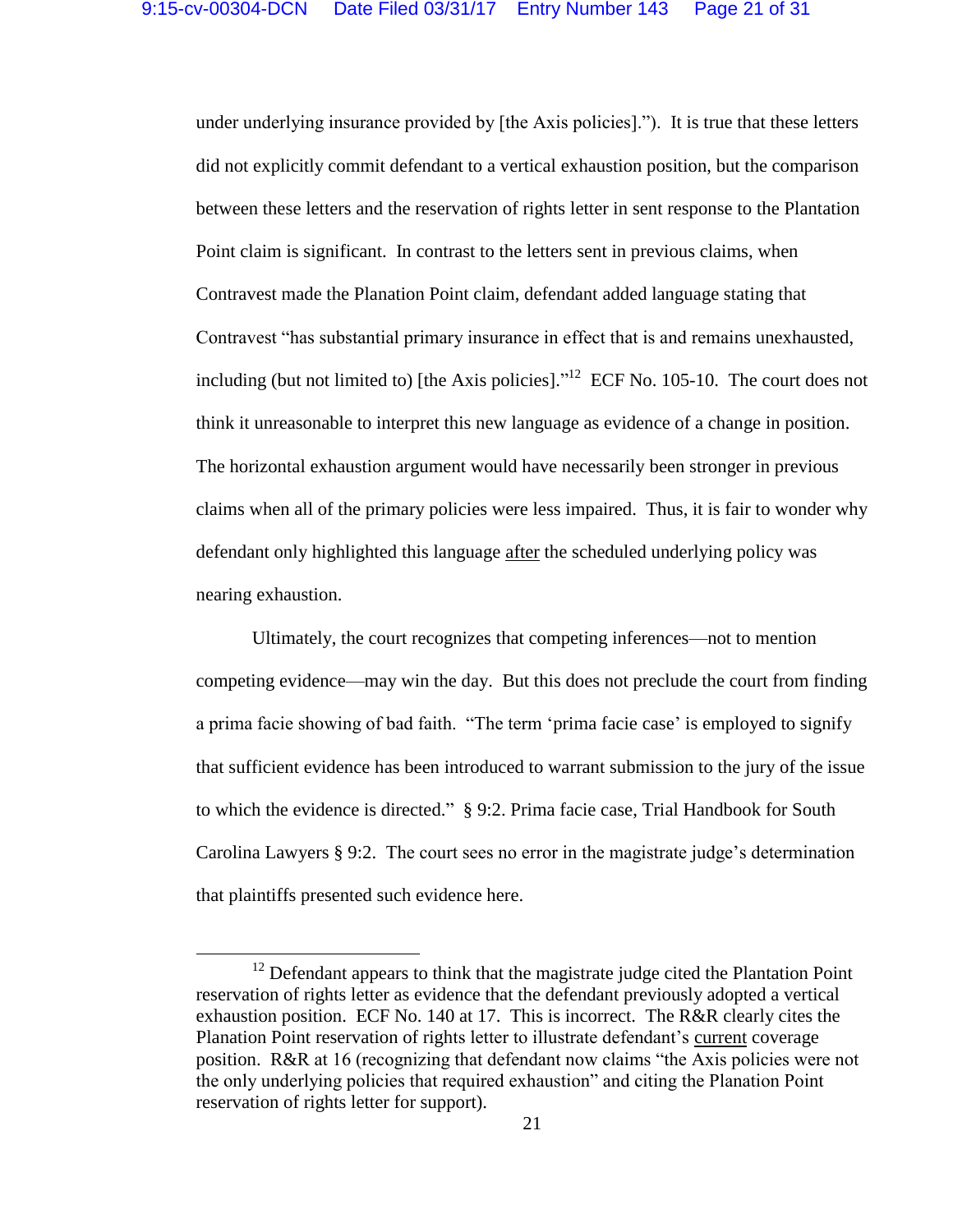Therefore, the court adopts the R&R's analysis and finds that defendant has waived the attorney-client privilege with respect to the attorney-client communications contained in its claim files—at least to the extent they are relevant to the instant action. Consistent with the R&R, the court directs the defendant to submit such communications for <u>in camera</u> review.<sup>13</sup>

## **C. Reinsurance Information**

 $\overline{a}$ 

Defendant next challenges the magistrate judge's finding that its communications with its reinsurers are relevant and discoverable. ECF No. 140 at 20–21. To the extent this is meant to be a general objection to the magistrate judge's relevance analysis, the court finds the magistrate judge's reasoning to be persuasive and adopts the magistrate judge's position as its own. See R&R at 5–7 (explaining flaws in the rationales used to preclude discovery of reinsurance information and finding defendant's communications with its insurers relevant to explain "why defendant [allegedly] changed certain coverage positions as time passed and it became clear the excess policies would be forced to cover a substantial judgment").

Defendant also briefly objects to the magistrate judge's failure to explain the relevance of reinsurance-related communications contained in claim files that are not at issue in this case. ECF No. 140 at 21 n.12. These communications are relevant for the same reason the reinsurance-related communications in the Plantation Point claim file are

<sup>&</sup>lt;sup>13</sup> Because the at-issue waiver is so related to the relevance of communications at issue, it seems appropriate to take the rather unusual step of conducting an in camera review for relevance, despite having already determined that the privilege has been waived. In ordering such a review, the court is mindful of the need to protect the privilege against undue incursion under the City of Myrtle Beach approach. It is also notable that some of the documents in the claim files already need to be reviewed to determine the applicability of the work-product doctrine. R&R at 13.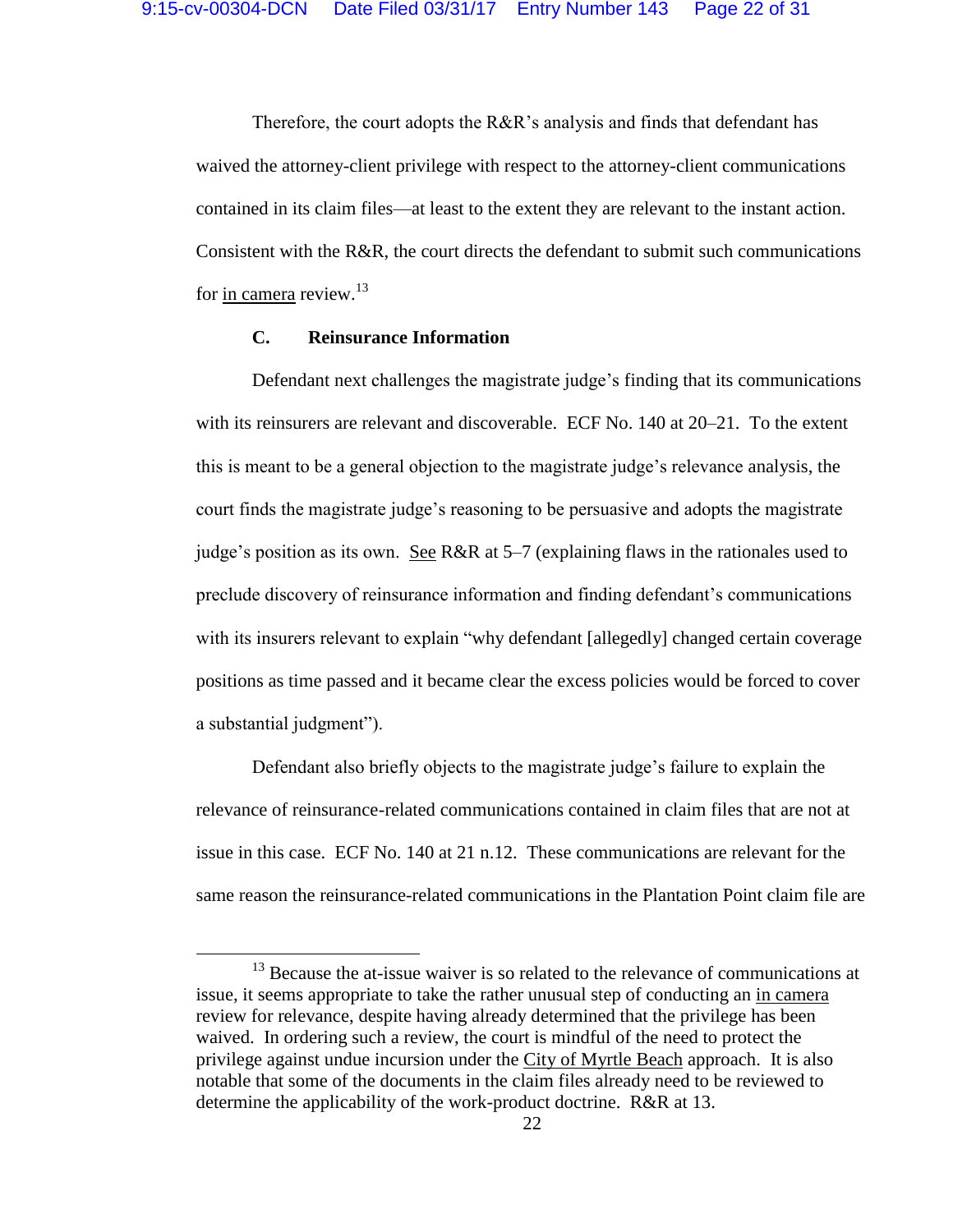relevant. As the R&R explained, communications with reinsurers are "relevant to [an insurer's] good faith to the extent that [the insurer] explained its reasons for granting or denying portions of plaintiffs' claims or otherwise described or explained its handling of plaintiffs' claims." R&R at 6–7 (quoting Imperial Trading Co. v. Travelers Prop. Cas. Co. of Am., 2009 WL 1247122, at \*4 (E.D. La. May 5, 2009)). Plaintiffs seek to discover reinsurance-related communications arising out of all of the claims Contravest made under the excess policies at issue in this litigation. Because plaintiffs allege that defendant changed its interpretation of these policies once it became apparent that it would be forced to provide coverage, it is useful to know how the defendant handled prior claims made under the same policies. Thus, defendant's communications with its reinsurers regarding these prior claims are relevant.

Defendant's main argument is that the magistrate judge erred by recommending that defendant's communications with its reinsurers were discoverable without first conducting an in camera review.<sup>14</sup> Defendant cites **Doster**, 284 S.E.2d at 220, for the proposition that "[t]he court must determine the question of privilege without first requiring disclosure of the substance of the communication." This argument appears misplaced, as the magistrate judge's analysis was based on relevance, not privilege.

 $\overline{a}$ 

 $14$  Defendant expresses some confusion over whether this was actually the magistrate judge's recommendation, noting that the R&R states that "[i]f an insurer provides information clarifying the content of the disputed reinsurance information, discovery may be inappropriate, but defendant has not done so here. Absent such a showing, the court finds no reason to preclude discovery of the requested information in this case." R&R at 7. Read in context, the court thinks it is clear that the magistrate judge was simply finding that defendant failed to show that the information was irrelevant, not inviting defendant to provide further information. See Brey Corp. v. LQ Mgmt., L.L.C., 2012 WL 3127023, at \*4 (D. Md. July 26, 2012) ("In order to limit the scope of discovery, the 'party resisting discovery bears the burden of showing why [the discovery requests] should not be granted.'" (quoting Clere v. GC Servs., L.P., 2011 WL 2181176, at \*2 (S.D.W. Va. June 3, 2011)).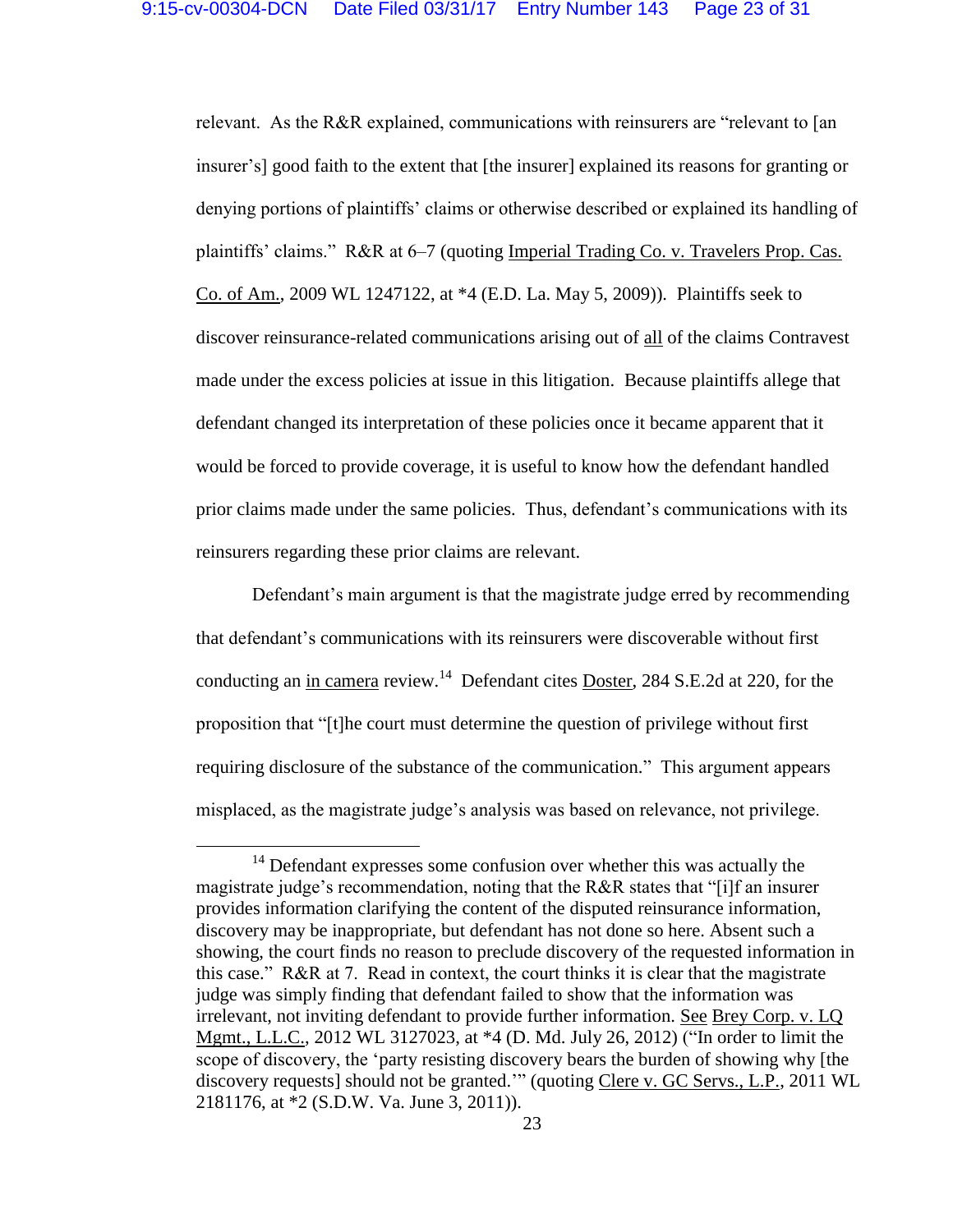Though defendant has consistently argued that communications with reinsurers are "privileged," it has just as consistently supported this argument with citations to decisions that have analyzed such communications under a relevance framework. ECF No. 140 at 20; ECF No. 117 at 8–9; ECF No. 140 at 20. There is a difference between privileged information and irrelevant information. While defendant may think the terms are interchangeable, that does not make it so.

To the extent defendant contends that the magistrate judge was required to conduct an in camera review before deciding the issue of relevance, the court disagrees. Courts regularly resolve relevance questions without resorting to an in camera review. If a more thorough description of the contents of the reinsurance-related communications would have proven that such materials were irrelevant, defendant could have provided such a description. Indeed, defendant could have requested an in camera review. Having failed to take any of these steps, defendant cannot now complain that further review of the materials might change the result. Martin v. Bimbo Foods Bakeries Distribution, LLC, 313 F.R.D. 1, 5 (E.D.N.C. 2016) ("The party resisting discovery bears the burden of establishing the legitimacy of its objections."); Brey, 2012 WL 3127023, at \*4 ("In order to limit the scope of discovery, the 'party resisting discovery bears the burden of showing why [the discovery requests] should not be granted.'" (quoting Clere, 2011 WL 2181176, at \*2).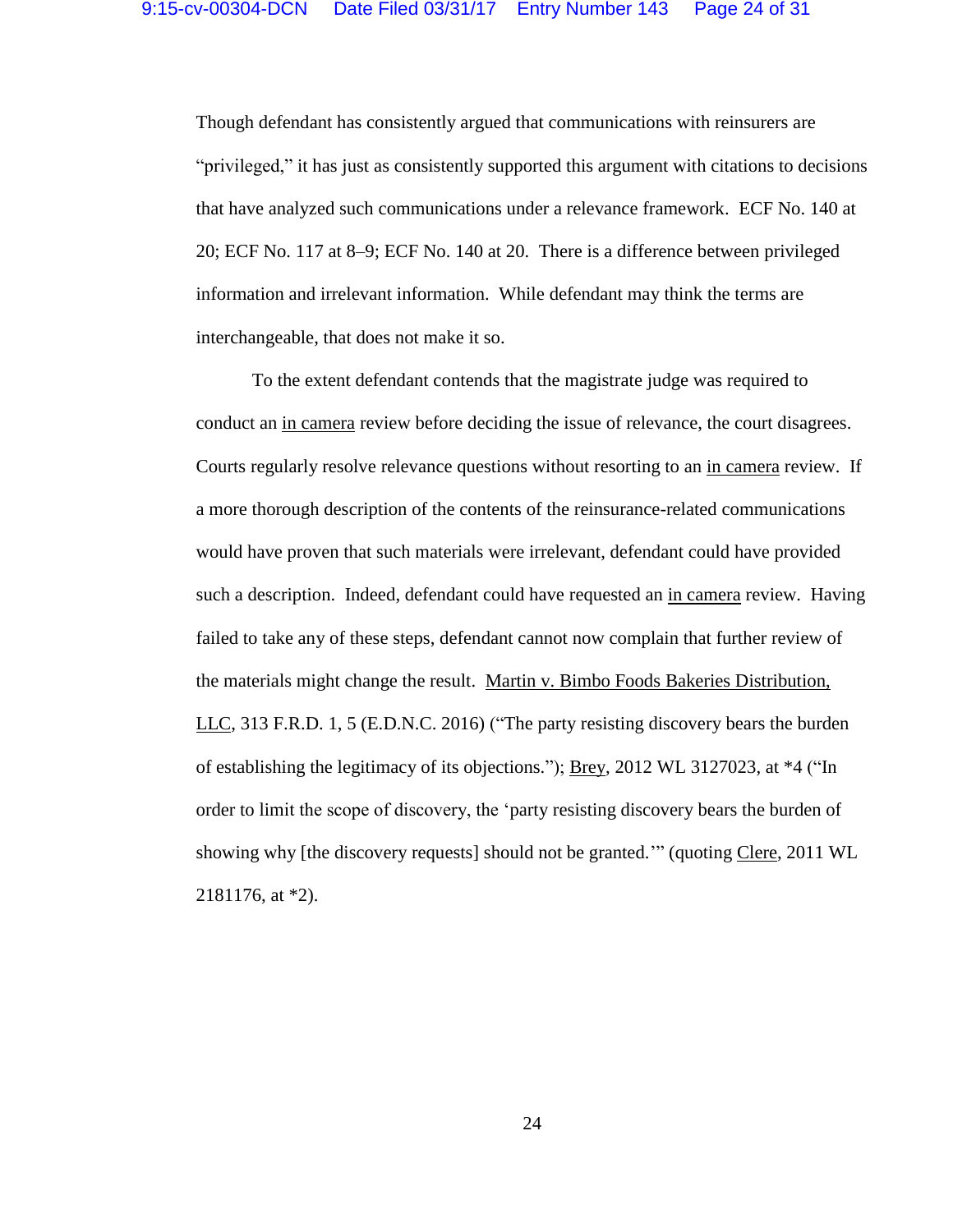## **D. Loss Reserves**<sup>15</sup>

Defendant argues that "[c]ourts across the country have held that reserve information is not discoverable for two reasons: (1) reserves are not relevant to coverage or bad faith; and (2) reserves reflect privileged work product." ECF No. 140 at 21–22. The court takes each argument in turn.

### **1. Relevance**

Apart from an impressively long string-cite, defendant provides little actual argument about whether loss reserve information is relevant, and again, the court adopts the magistrate judge's analysis as its own. A review of the case law indicates that the relevance issue is not as settled as defendant suggests, and "to the extent [reserve] information reveals defendant's assessment of the validity of Contravest's claims for excess coverage," it is relevant. R&R at 8–9.

Again, defendant's argument focuses on the magistrate judge's recommendation that the court compel defendant to produce its reserve information without first conducting an in camera review. ECF No. 140 at 23. It is not clear where defendant is getting the notion that the court must conduct an in camera to confirm whether information is relevant. The burden of proof is on the defendant to prove that the material sought is not discoverable. E.g. Martin, 313 F.R.D. at 5. If the court were required to independently confirm whether every piece of discovery material was relevant before ruling on a motion to compel, there would be little point to having a burden of proof.

l

 $15$  Defendant correctly points out that the R&R did not specifically address "expense reserves." ECF No. 140 at 21 n.14. Plaintiff does not contest this interpretation.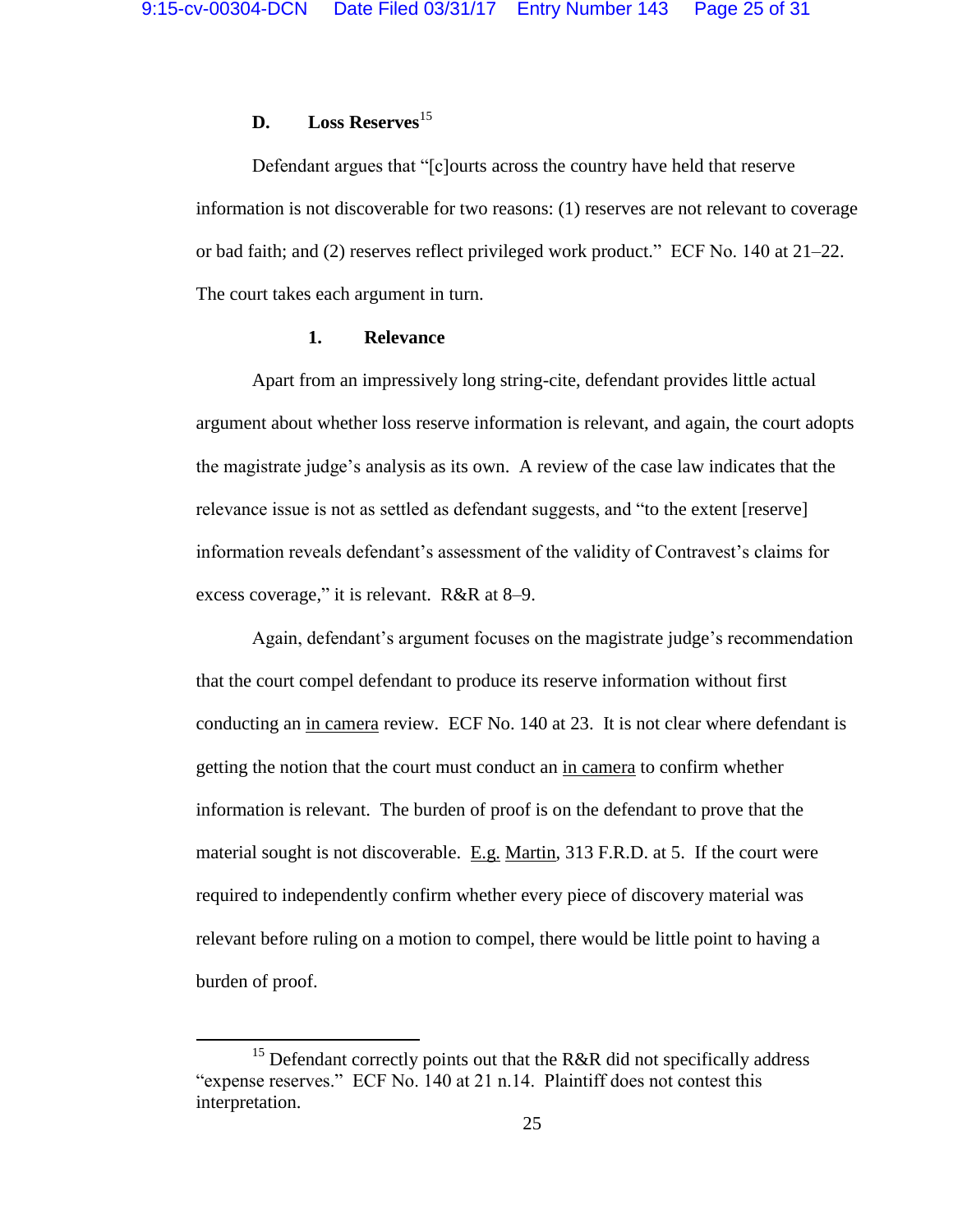Defendant argues that it "did not provide information about the content of its reserves as this would be counterproductive to its attempt to protect the information as privileged." ECF No. 140 at 23. Regardless of defendant's attempt to preserve its workproduct objection, <sup>16</sup> "for a relevance objection to be adequate, it must be plain enough and specific enough so that the court can understand in what way the interrogatories are alleged to be objectionable." Cappetta v. GC Servs. Ltd. P'ship, 2008 WL 5377934, at \*3 (E.D. Va. Dec. 24, 2008) (internal quotations omitted) (cited by First S. Bank v. Fifth Third Bank, N.A., No. 7:10-cv-2097-MGL, 2012 WL 12898229, at \*2 (D.S.C. Oct. 2, 2012)). Defendant failed to satisfy this requirement. To the extent defendant felt an in camera review was necessary, it could have explained that position in its briefing before the magistrate judge. It did not. Therefore, the court agrees with the magistrate judge's conclusion that the information is relevant.

### **2. Work-Product Doctrine**

 $\overline{\phantom{a}}$ 

Defendant first argues that the magistrate judge's "analysis fails to take into consideration that inherent in the reserves themselves are the mental impressions of counsel." ECF No. 140 at 24. The court disagrees. The magistrate judge found that defendant's reserve information was not subject to work-product protection because defendant failed to show that such information was prepared in anticipation of litigation.<sup>17</sup> R&R at 11. This rationale has nothing to do with whether the reserves contain the mental impressions of counsel. Thus, defendant's argument fails.

<sup>&</sup>lt;sup>16</sup> The court assumes this is the "privilege" defendant is referencing since it does not argue that any other privilege applies.

<sup>&</sup>lt;sup>17</sup> The R&R recognized that "in the liability insurance context, [] any claim on a liability policy will most likely involve the prospect of litigation against the insured.]" R&R at 11 (emphasis added), but reasoned that this does not satisfy the anticipation of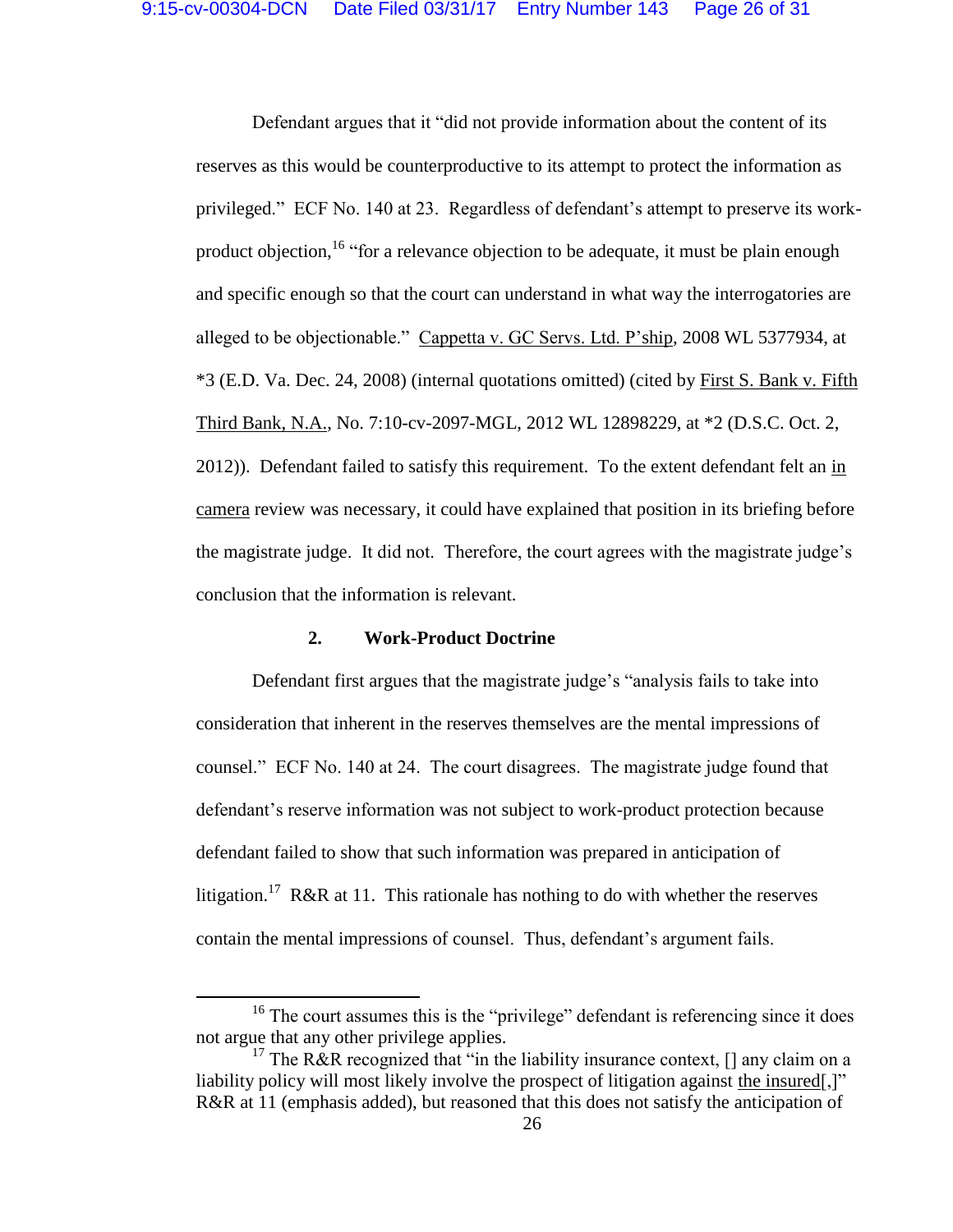Defendant then returns to its now familiar refrain to argue that the magistrate judge erred in finding that the work-product doctrine did not apply without first conducting an in camera review. ECF No. 140 at 23–24. However, defendant bore the burden of proving that the work-product doctrine applied. Gilliard v. Great Lakes Reinsurance (U.K.) PLC, No. 2:12-cv-00867, 2013 WL 1729509, at \*2 (D.S.C. Apr. 22, 2013). The magistrate judge found that defendant failed to carry this burden, and the court agrees. Defendant's belated request for an in camera review is unavailing.<sup>18</sup>

## **E. Timeliness of Plaintiffs' Objections to the July 6, 2015 Privilege Log**

Defendant argues that plaintiffs waived their objections to the documents listed on the July 6, 2015 privilege log. ECF No. 140 at 25. It is useful to explain the facts underlying this issue. On July 6, 2015, defendant produced a number of documents in response to plaintiffs' discovery requests along with a corresponding privilege log. ECF No. 117 at 2. On January 13, 2016, defendant supplemented this privilege log to account for certain electronic claims notes in the Plantation Point claim file. Id. On January 25,

litigation requirement because it is the preparer—in this case, defendant—who must face the prospect of litigation. Id. The court finds this analysis sound.

l

Ironically, in the section immediately following this request, defendant objects to the magistrate's ruling that certain other documents in defendant's claim files should be submitted for in camera review to determine the applicability of the work-product doctrine. ECF No. 140 at 24. The magistrate judge ruled that defendant failed to meet its burden to show that the work-product doctrine applied to such documents, explaining that "[b]ecause an insurance company has a duty in the ordinary course of business to investigate and evaluate claims made by its insureds, the claims files containing such documents usually cannot be entitled to work product protection." Gilliard, 2013 WL 1729509, at \*2. Defendant now argues that even though the claims were handled as part of defendant's ordinary course of business, "situations arise in which counsel is consulted in anticipation of an insurer being sued. Indeed, that is the case here as Mt. Hawley was threatened with litigation and hired outside counsel to protect its interest." ECF No. 140 at 25. While defendant does not provide a great deal of support for this argument, the court is sure that if defendant is correct, it will be apparent from the in camera review. Therefore, the court sees no reason to disturb the magistrate judge's recommendation on this issue.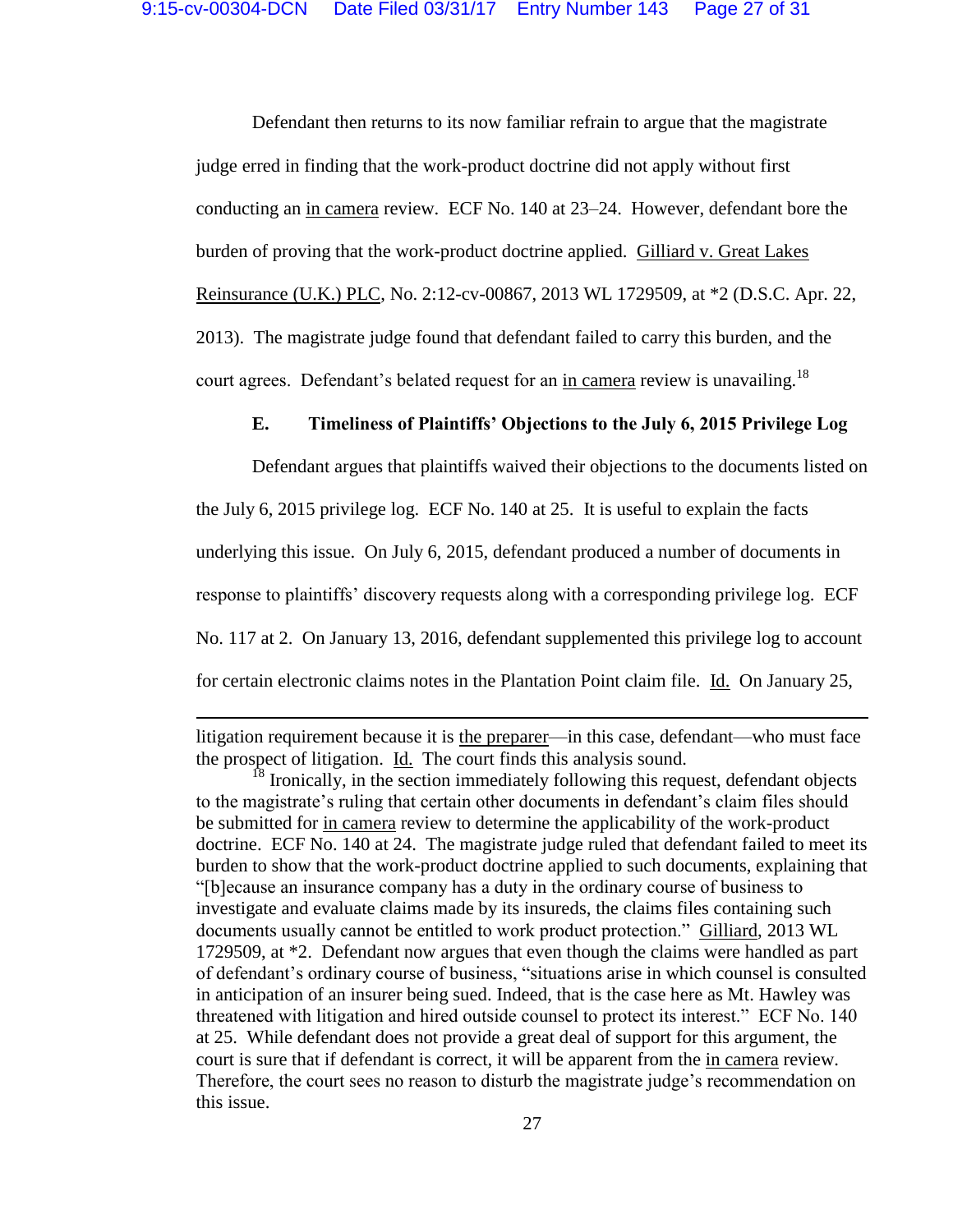2016, plaintiffs filed a motion to compel, outlining their objections to certain of the entries in the updated privilege log. ECF No. 59. However, some of plaintiffs' objections related to entries that were included in the original July 6, 2015 privilege log. Id. at 3. This motion was later withdrawn without prejudice at a March 23, 2016 hearing to allow plaintiffs to address the issues after receiving all of the privilege logs. ECF No. 134 at 63:25–64:15. On June 29, 2016, plaintiffs filed another motion to compel, renewing their objections to the July 6, 2015 privilege log. ECF No. 105. Thus, defendant argues, plaintiffs' June 29, 2016 motion to compel should be denied in part for failure to comply with Local Civil Rule 37.01, which requires all motions to compel to be filed within 21 days after receipt of the discovery response to which they are directed.

The R&R emphasized the fact that defendant agreed to allow plaintiffs to withdraw the January 25, 2016 motion to compel—i.e., the first motion that addressed the July 6, 2015 privilege log—and allowed plaintiffs to refile that motion at a later date. In light of this agreement, the magistrate judge "[had] little trouble finding that plaintiffs were entitled to postpone filing their objections to the privilege logs until defendant provided the complete set of privilege logs." ECF No. 137 at 20–21. Defendant argues that the magistrate judge "fail[ed] to appreciate that the [January 25, 2016] motion to compel [] was untimely when made." ECF No. 140 at 26. The court doubts this very seriously. It is fairly clear that the magistrate judge fully understood the untimeliness argument, but felt that because defendant allowed plaintiffs to refile the motion, it would be unfair to allow defendant to oppose the refiled motion on procedural grounds. Nevertheless, defendant correctly points out that it raised its timeliness objection in its opposition to the January 25, 2016 motion to compel. ECF No. 73 at 2. The court has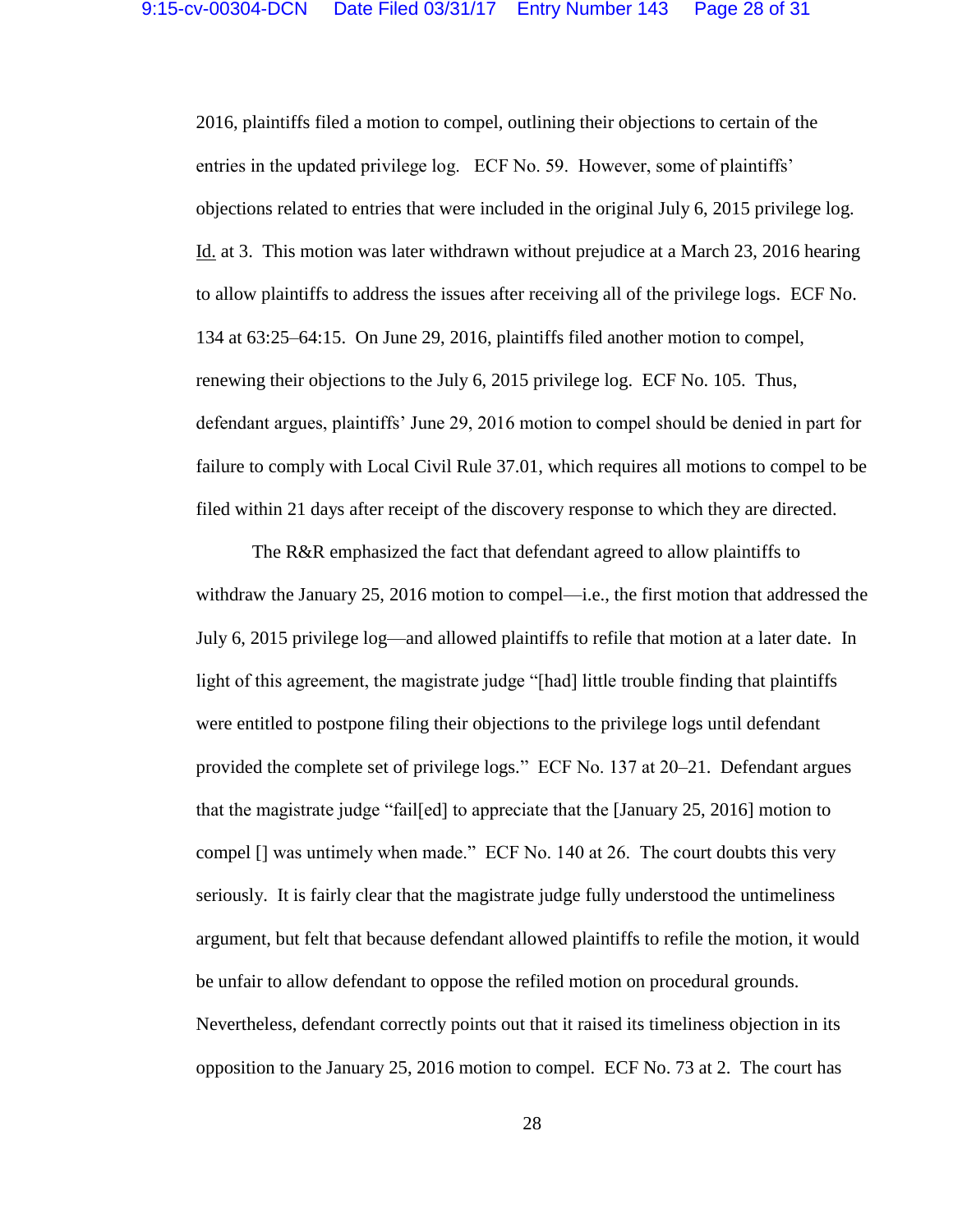reviewed the transcript of the March 23, 2016 hearing where the original motion was withdrawn, and it does not appear that defendant meant to waive its timeliness objections by consenting to the withdrawal. ECF No. 134 at 63:25–64:15. Therefore, the court does not find this to be a reason for allowing the untimely motion.

The court is more persuaded by the magistrate judge's Federal Rule of Civil Procedure 6(b) analysis. Rule 6 applies to "any time period specified in these rules, in any local rule or court order." Pursuant to Rule  $6(b)(1)$ ,

[w]hen an act may or must be done within a specified time, the court may, for good cause, extend the time:

(A) with or without motion or notice if the court acts, or if a request is made, before the original time or its extension expires; or

(B) on motion made after the time has expired if the party failed to act because of excusable neglect.

"[F]actors to be considered in determining whether excusable neglect has occurred [include]: '[1] danger of prejudice to the [non-movant], [2] the length of delay and its potential impact on judicial proceedings, [3] the reason for the delay, including whether it was within the reasonable control of the movant, and [4] whether the movant acted in good faith.'" Cronin v. Henderson, 209 F.R.D. 370, 371 (D. Md. 2002) (first and second alterations added) (quoting Pioneer Inv. Servs. Co. v. Brunswick Associates Ltd. P'ship, 507 U.S. 380, 395 (1993)).

The magistrate judge determined that because plaintiffs could not compel the production of otherwise privileged materials until they could establish a prima facie showing of bad faith under City of Myrtle Beach, there was a good reason for the plaintiffs' delay in objecting to the July 6, 2015 privilege log. R&R at 20–21. The magistrate judge also found that there was "no indication the delay will significantly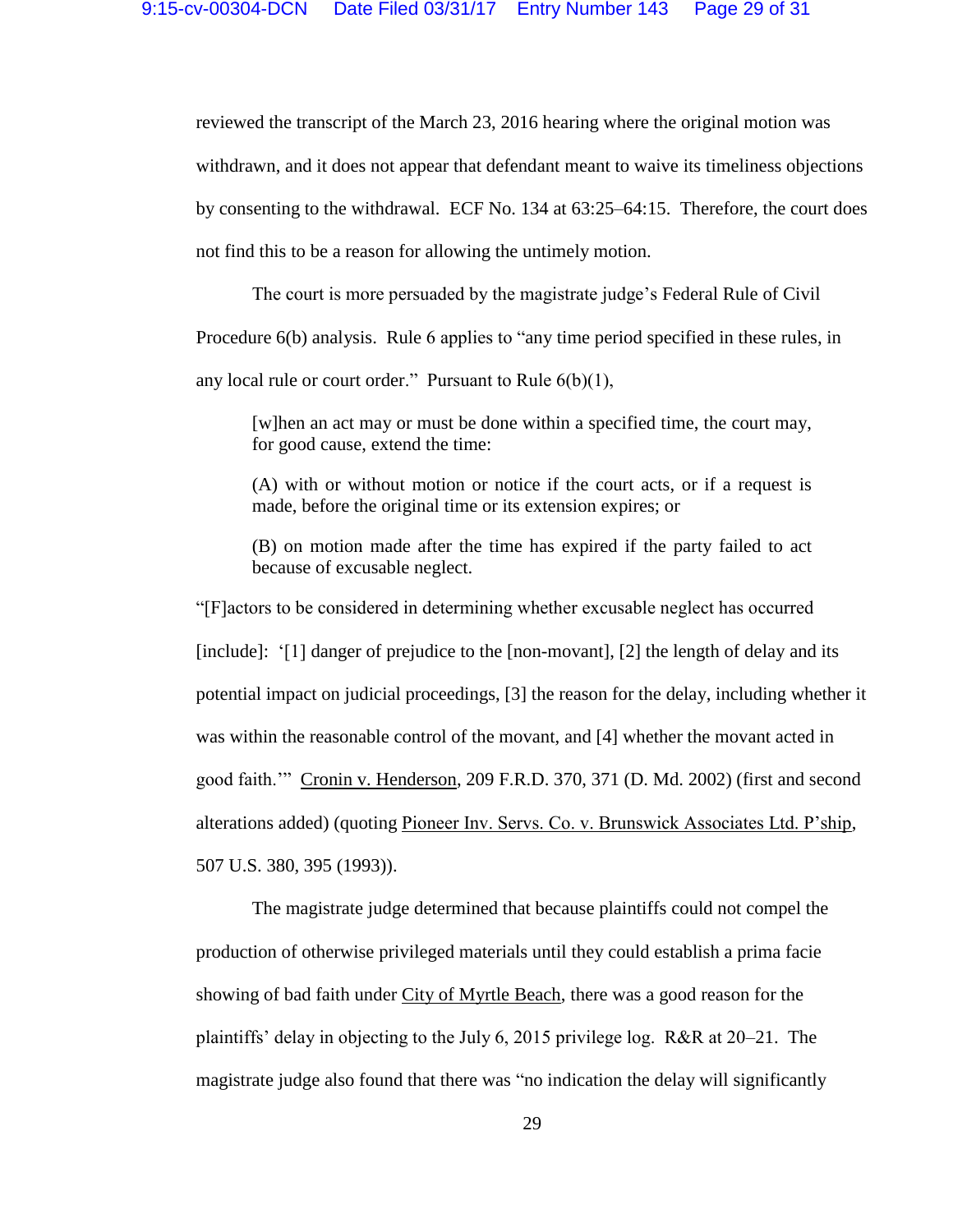affect the proceedings and plaintiffs appear to have acted in good faith." Id. at 21. The court agrees with these findings. The magistrate judge also found that because defendant agreed to let plaintiffs refiled their motion to compel, there was no risk of prejudice to the defendant. Id. Because defendant never meant to waive its timeliness objection, the court is somewhat less convinced by this argument, but prejudice to the defendant is only one factor. In any event, defendant has failed to explain why it would be prejudiced in its objections. Thus, the court agrees that plaintiffs have shown excusable neglect.

Defendant points out that plaintiffs did not raise the excusable neglect issue. But the fact that the magistrate judge "grant[ed] [p]laintiffs relief that they never requested," ECF No. 140 at 26, is no reason to reject the magistrate judge's recommendation. Courts have the power to construe untimely filed motions as if they include a request for relief under Rule  $6(b)(1)$ . Meyers v. Baltimore Cty., Md., 2014 WL 1348007, at  $*2$  (D. Md. Apr. 3, 2014) ("I will construe plaintiff's Motion as including a request to file an untimely Motion, and consider whether plaintiffs have demonstrated excusable neglect."); Axxiom Mfg., Inc. v. McCoy Investments, Inc., 846 F. Supp. 2d 732, 736 (S .D. Tex. 2012) ("The court will construe Axxiom's response as a motion for leave to file an untimely response, and that motion is granted."); Hall v. Marshall, 479 F. Supp. 2d 304, 311 (E.D.N.Y. 2007) ("[T]he [Court] construes the amended complaint as a motion for leave to amend."). This is all the magistrate judge did here. Thus, the magistrate judge's ruling was not in error.